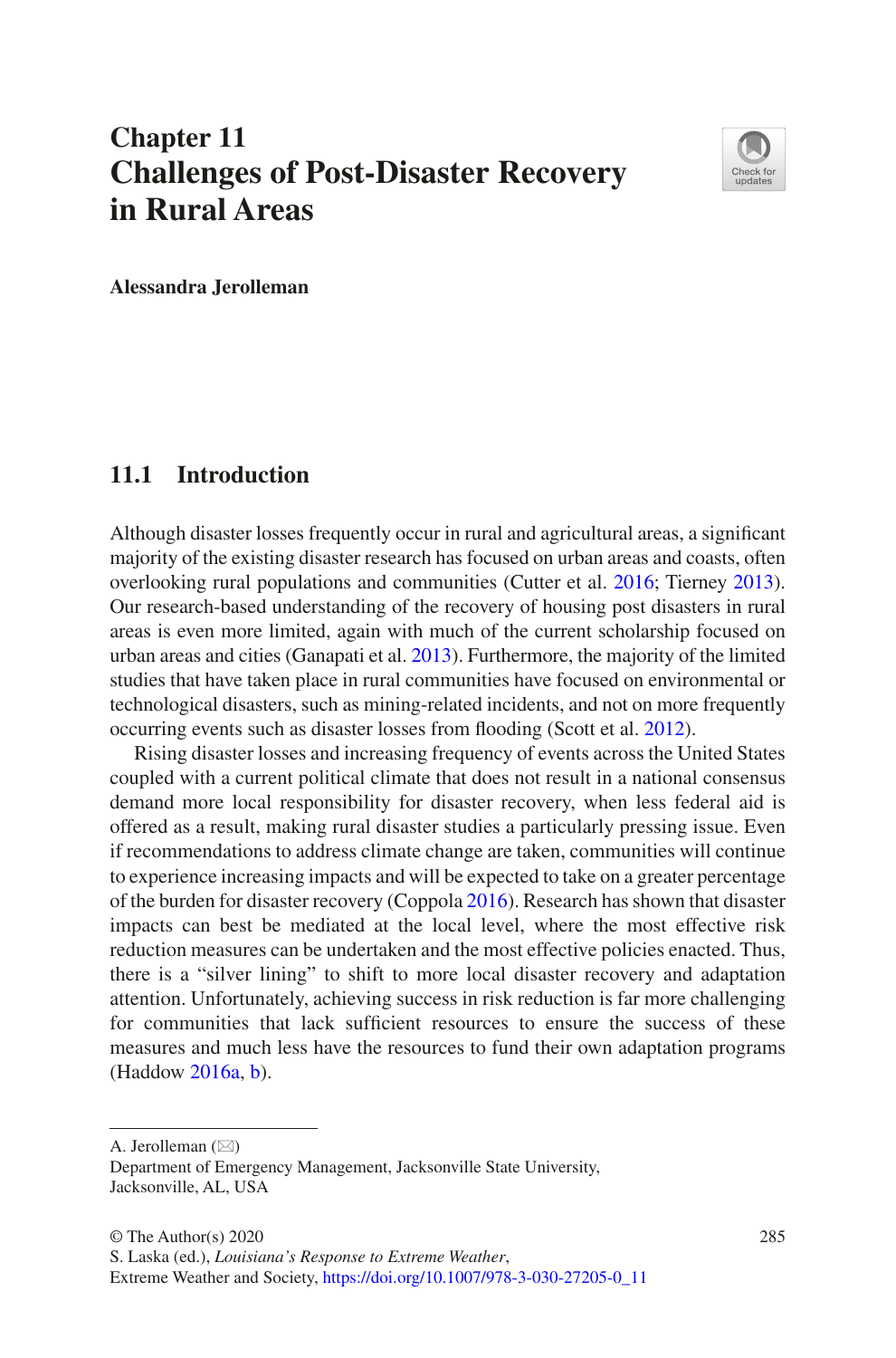Even in larger urban areas, resources are often scarce at the local level, where the government is facing pressures to balance budgets and cut expenditures while also experiencing reductions in federal support. The limited tax base of more rural communities makes these pressures even more acute, exacerbating many of these impacts and lessening the community's ability to invest in resilience. These challenges can result in underinvestment in preparedness and hazard mitigation, at a time when those investments are most needed (Skertich et al. [2012\)](#page-24-2). This creates a magnifying effect on what is already a classic example of a "wicked policy problem" (Aldrich and Meyer [2015\)](#page-22-2). The term "wicked problem" denotes those policy challenges for which solutions are not definitive; there is no means to fully test a solution; there is no ability to learn from trial and error because the consequences of attempts at solutions are high; there is no clear set of potential solutions; the problem can be considered a symptom of other problems; multiple explanations exist for the problem and may be contradictory; and the government is liable for the consequences of the actions generated (Rittel et al. [1973\)](#page-24-3).

Crises and catastrophes often have no clear technical or policy solution, a characteristic of wicked problems. They also involve multiple stakeholders and present ripple effects. In other words, a wicked problem is without a clear solution, in a context that further limits the available responses to the issue.

This chapter will begin by summarizing the current literature on post-disaster recovery and resilience in rural areas, followed by presenting a case example from Northern Louisiana,<sup>1</sup> and concludes with some recommendations for strengthening the resilience of rural areas. In order to begin this discussion, it is important to define just what is meant by *rural*. There are several definitions that might be considered, all of which are premised upon being outside of an area defined as urban. The US Census has utilized various definitions over time, with the earliest definition being simply places outside of cities and towns with populations of under 2500 persons (Ratcliffe et al. [2016\)](#page-24-4). More recent definitions also consider density, but the basic definition remains that of areas outside of urban areas. According to the US Census, rural populations declined from 54.4% of the overall US population in 1910 to 19.3% in 2010 (Ratcliffe et al. [2016](#page-24-4)). This chapter will use the term rural in the broader sense, simply taken to mean areas that are not defined as urban in character. A more specific definition is not feasible given the wide range of definitions utilized within the limited literature and the failure of much of that literature to clearly delineate the bounds of rurality. What is clear, however, is that many rural communities are losing population and in some cases economic viability, a challenge to their ability to adapt to the increasingly frequent and diverse disaster events.

The following map (Fig. [11.1](#page-2-0)) illustrates the location of rural census tracts across Louisiana.

<span id="page-1-0"></span><sup>&</sup>lt;sup>1</sup>The abbreviated case study included in this chapter is based upon an ongoing recovery effort. As a result, there is limited data available regarding final outcomes of the recovery process. Over the span of 2017–2018, the time frame during which this chapter was being written, the impacted communities have continued to seek ways to work with the federal and state government to continue their recovery and to improve their adaptation. I would like to thank Olivia Porter for her assistance in locating media and reports about the community's progress.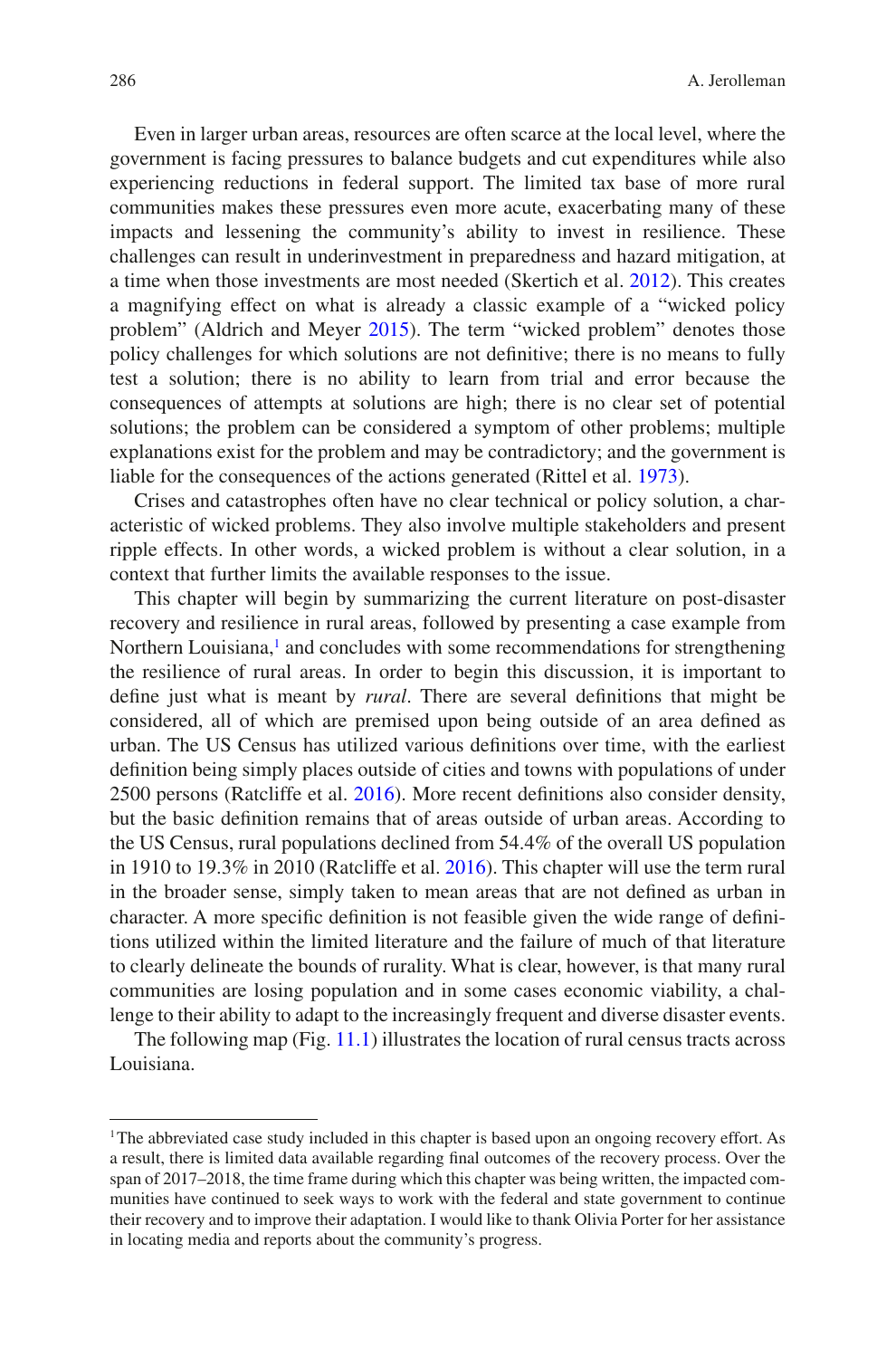<span id="page-2-0"></span>

**Fig. 11.1** Map showing the distribution of rural and urban areas in Louisiana. Both urban areas (>50,000 people) and urban clusters (2500–50,000 people) are defined by the 2000 US Census. (Data retrieved from the 2000 US Census Summary File 3)

The state of Louisiana received a disaster declaration on March 13, 2016, DR-4263, based upon several days of flooding that had primarily impacted the northern portions of the state. The flooding began in the northwestern portion of the state, sweeping from Shreveport down through Central Louisiana and along the I-20 Corridor, causing extensive damage across both smaller urban areas and rural areas.

The following map (Fig. [11.2\)](#page-3-0) illustrates the extent of the flooding.

# **11.2 Literature Review**

# *11.2.1 Is There a Difference Between Rural and Urban Areas?*

The current literature broadly presents two differing views of the inherent differences between urban and rural areas when it comes to disaster vulnerability and recovery. Some researchers describe rural communities as having more limited capabilities than urban areas, significantly lacking in resources, unable to fully benefit from the resources made available after a disaster, failing to deliver basic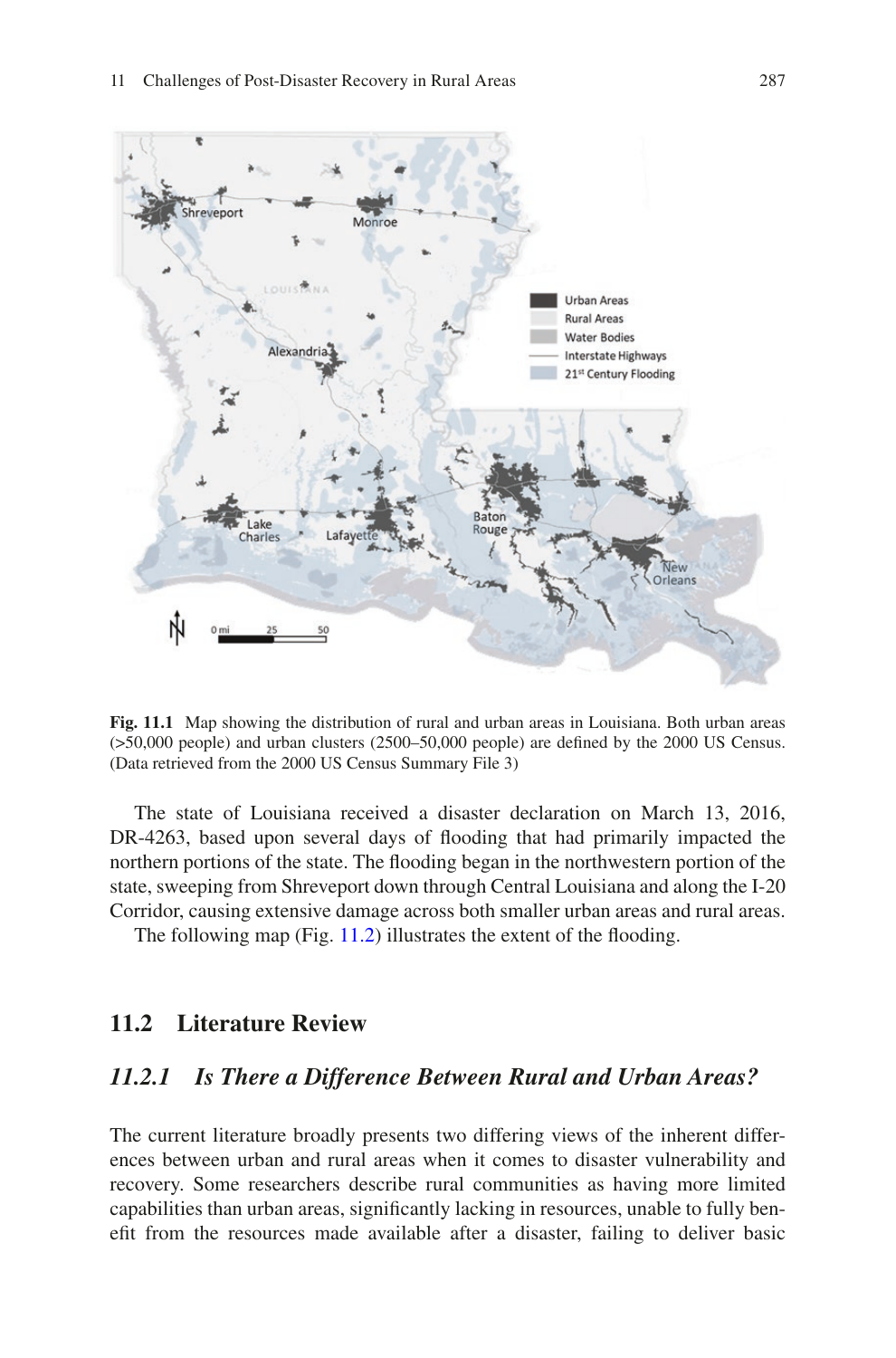<span id="page-3-0"></span>

**Fig. 11.2** Louisiana flooding in March 2016. (Flood map from Fig. [1.1](https://doi.org/10.1007/978-3-030-27205-0_1#Fig1))

services day-to-day, and quickly losing social support systems in the face of systemic pressures such as shrinking local economies (Downey [2016](#page-22-3); Mogle [2017;](#page-24-5) Tierney [2013](#page-24-0); Doherty [2004\)](#page-22-4). This particular view of rural communities is succinctly stated by Tierney, who describes rural communities as "under resourced places in which the capacity to anticipate, cope, and adapt has been seriously compromised (Tierney [2013](#page-24-0), p. xv)."

Seen through this lens, larger jurisdictions, such as those in urban areas, have an inherent advantage in terms of larger budgets and staff capacity for building code enforcement. These larger and more resourced jurisdictions can also engage in other resilience promoting actions such as having a "rainy day" fund or investing in resilient infrastructure (May [2013\)](#page-23-3). Communities that are able to maintain a rainy day fund, for example, can begin work without waiting for federal dollars to be made available and can afford to wait several months for reimbursements (Landy [2008\)](#page-23-4). They are also better able to participate in more effective emergency management networks, characterized by crossing sectors and organizations, which have been found by much of the research to improve recovery outcomes (Demiroz et al. [2013\)](#page-22-5). In rural areas, particularly those further for urban centers, these networks, when they exist, have a tendency to be more centralized and include fewer actors (Demiroz et al. [2013](#page-22-5)).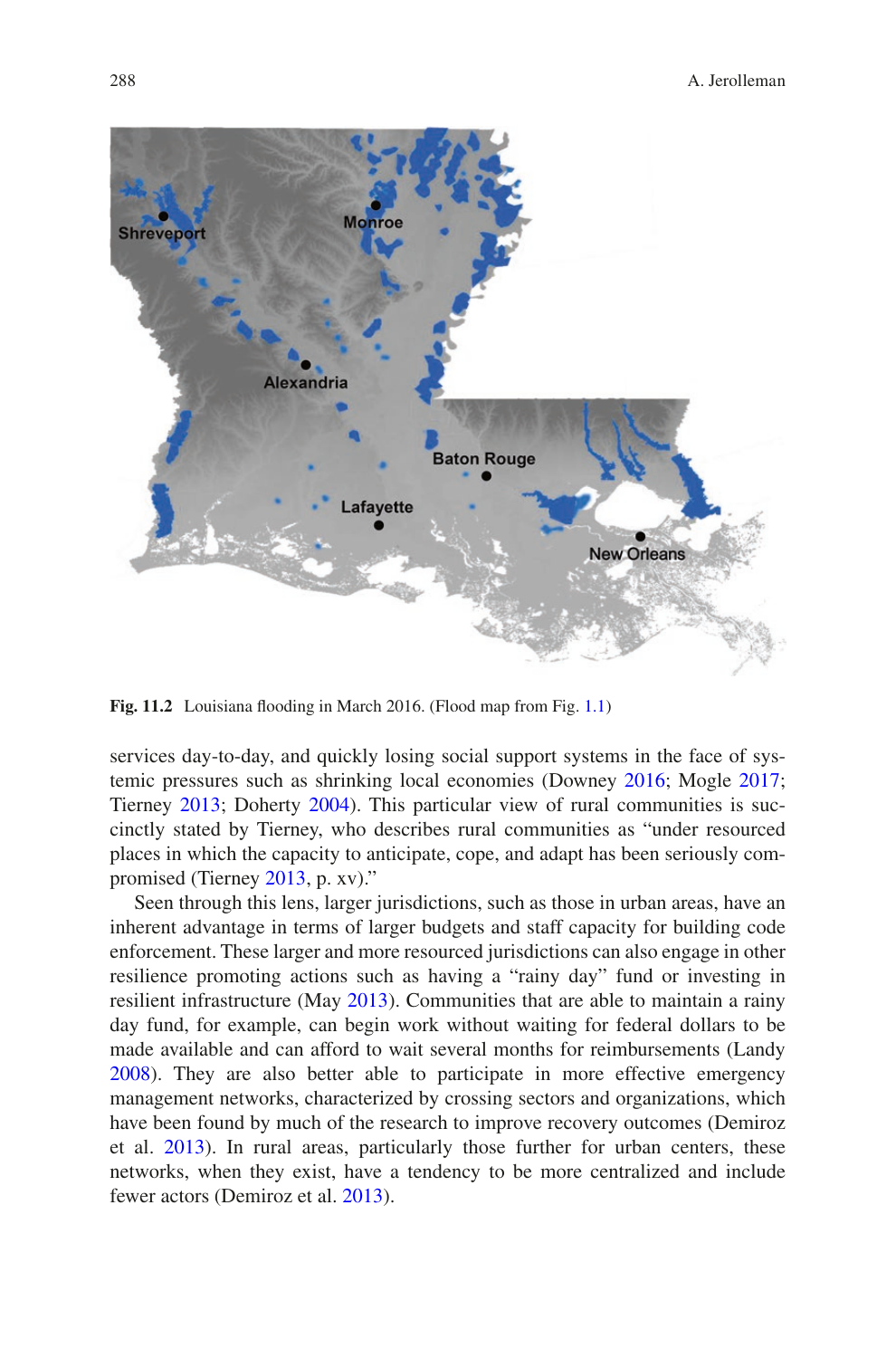The second view presented by the research is that rural communities can, in some cases, have a greater sense of self-reliance, stronger social bonds, a defined sense of community, and access to natural resources (Cutter et al. [2016](#page-22-0)). In other words, rurality can confer certain advantages when it comes to resilience. Cutter, Ash, and Emrich used an index titled the Baseline Resilience Indicators for Communities (BRIC), a model that looks at six different capitals (social, economic, community, institutional, infrastructural, and environmental), in order to analyze whether the rural nature of a community had an impact on resilience. These different capitals align with many of the key elements discussed in the resilience literature, and with several areas in which distinctions are drawn between larger and smaller, or urban and rural communities.

In their research Cutter, Ash, and Emrich found a great deal of variation from region to region and rural community to rural community. However, they did find that community capital variables were generally more prevalent in rural communities, while economic resilience variables were more prevalent in urban areas. Such findings support the assertion that rural communities often possess greater levels of social capital but are also facing extensive challenges relative to their economic base which detract from the benefits of the greater social capital.

However, an interesting finding of the study was the extent to which there was regional variation. Across the United States, the research found pockets of lower economic resilience along the Arkansas, Mississippi, and Louisiana border, as well as increased housing vulnerability due to a prevalence of mobile home building stock in the south. It is worth noting that North Louisiana is included in one of the regions of the country where a greater correlation between rurality and vulnerability was found. Cutter, Ash, and Emrich speculated that the increased vulnerability in certain areas had to do with a history of economic disparities along racial lines and thus the weaker social capital that results from the subcommunity economic differences ([2016\)](#page-22-0). The role of racial and economic disparity has been explored by other researchers in the context of disaster vulnerability and will be discussed further below. Given prior experience of the author working within North Louisiana, as well as upon informal conversations she has had with local rural leaders, both of these factors can be said to be present in the flooded areas of North Louisiana.

Another area in which rural communities are at times described as having an advantage is in the complexity, or lack thereof, of local governance structures. In other words, although larger governments with more departments may be more able to provide manpower for disaster recovery, a more centralized and flexible governance structure can present certain advantages. Rural communities may often have a less complex local government landscape to navigate in disaster recovery, but they are also far more cash strapped, have a less diversified economic base, and are less able to maintain a rainy day fund (Caruson and MacManus [2011;](#page-22-6) Waugh [2013\)](#page-24-6). This advantage may be eliminated by the concurrent difficulties that arise in interacting with disaster recovery mechanisms that require a certain amount of cash reserves and staff capacity.

Recent research into disaster recovery by Mogle found that recovery committees can be more difficult to establish in communities that lack a lot of manpower and are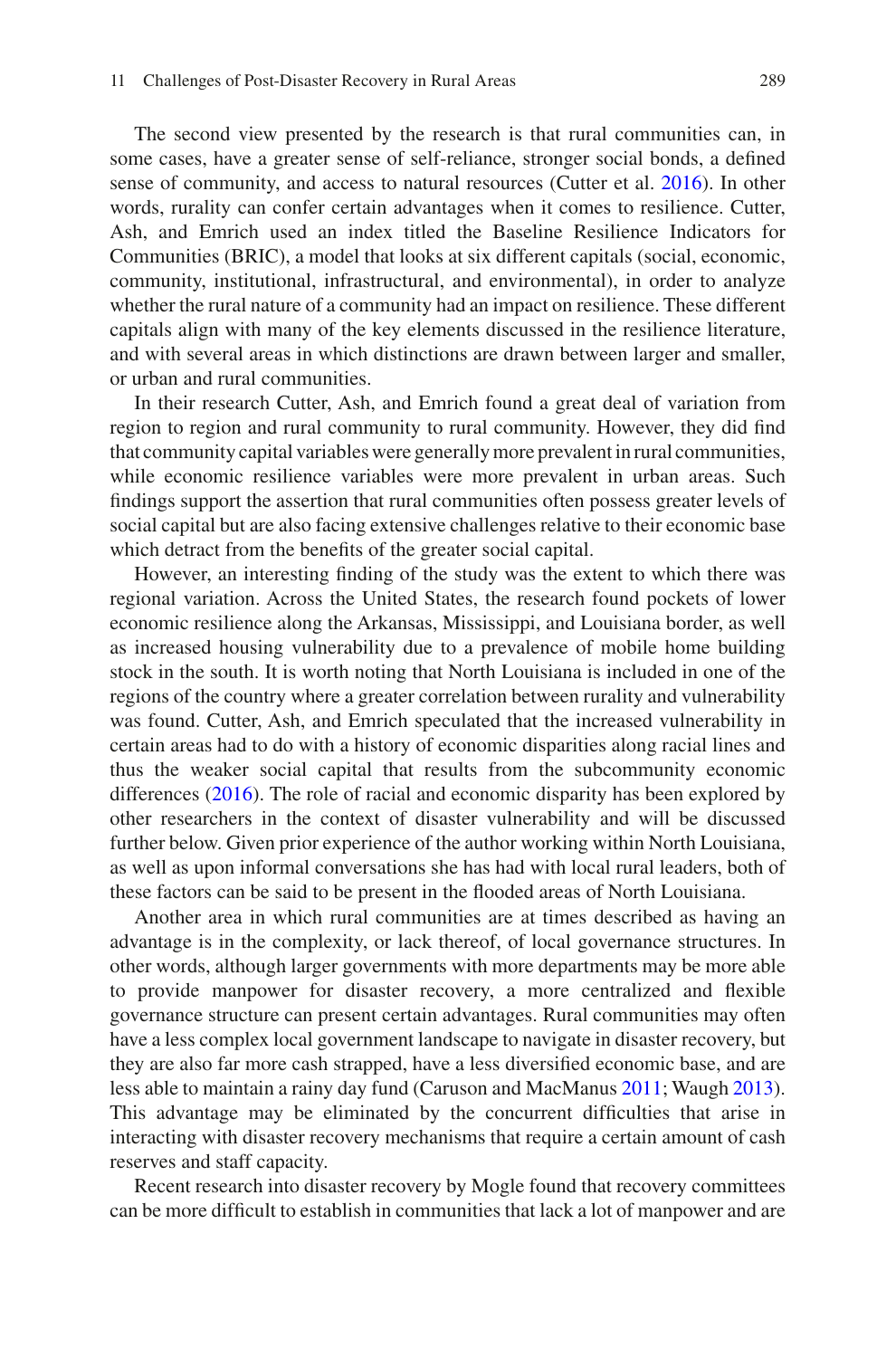already reeling from the resources required to navigate complex governmental recovery processes ([2017\)](#page-24-5). These committees are a key component of the national framework for disaster recovery and are expected to mirror state and federal frameworks, serving as the key mechanism for receipt of technical assistance. A recovery committee was established in North Louisiana following the 2016 flooding and was negatively impacted by the lack of personnel available to serve the necessary functions. Under the National Disaster Recovery Framework, there are six Recovery Support Functions (RSFs), each focused on a different aspect of recovery, such as economic recovery and housing. These RSFs each require staffing and local engagement in order to successfully participate in a recovery process.

Mogle also found that recovery committees have a very steep learning curve before they can become effective, a challenge exacerbated by limited pre-disaster capabilities ([2017\)](#page-24-5). Jurisdictions that have been able to invest in pre-event planning, relationship building, and training around recovery have an inherent advantage. Unfortunately, this is not feasible in communities that are already stretched far too thin. This lack of institutional capacity can have negative impacts on families and households, particularly in the context of a federalist structure that leaves the primary responsibility for emergency management at the local level (Mogle [2017\)](#page-24-5). In fact, comparative research into international disaster recovery has found that recovery in a democracy is negatively impacted by variations in institutional quality, leading to more disparate outcomes than might be found under a more centralized government structure (Persson and Povitkina [2017\)](#page-24-7).

Returning to a broader comparison of urban and rural areas, Caruson and MacManus argued that urban areas might be more vulnerable due to having a wider range of vulnerable populations, infrastructure with greater vulnerabilities, and other limitations [\(2011](#page-22-6)). However, even this research recognized some advantages for urban areas, such as greater eligibility for grants and better access to financial resources. These advantages may be more readily available to rural communities that are in sufficient proximity to urban areas so as to participate in regional partnerships or benefit from collaboration and partnerships. In fact, Waugh found that rural populations on the fringe of urban areas could access more assistance than those located at a greater geographic distance, observing empirically the impacts of distance from the urban core that had been reported anecdotally in North Louisiana [\(2013](#page-24-6)).

Similarly, Brody and Gunn, looking at community resilience through the lens of development along the Gulf Coast, found that rural jurisdictions contained more pervious surfaces, an indicator of reduced flood risk correlating to the environmental capital included in the Baseline Resilience Indicators for Communities index, but were also experiencing a greater percent loss of wetlands ([2013\)](#page-22-7). This finding could also be explained by the fact that the urban areas had already destroyed much of the previous wetland cover which exacerbated their flood risk, while the rural areas were perhaps embarking down the same path. It is interesting to note that although limited development may confer some advantages to rural areas, the lack of building codes may mean that the development, when it does occur, will have even greater detrimental impacts. This is particularly concerning in terms of disaster recovery,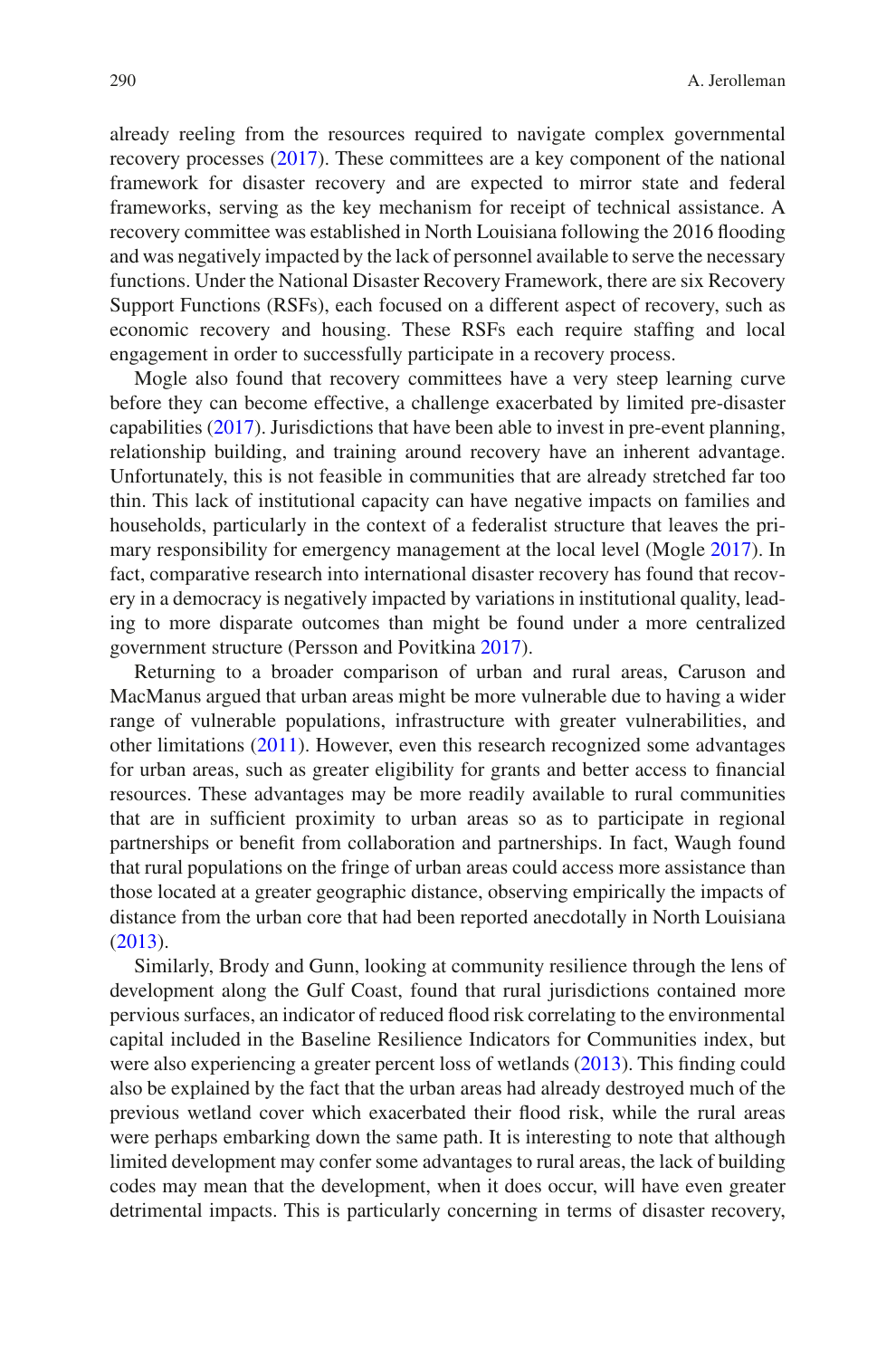because research in rural areas following disasters have found a greater increase in housing growth in rural areas as opposed to suburban. This is sometimes a function of post-disaster migration away from urban areas, such as what occurred after Hurricane Katrina. This type of migration often drives the most vulnerable away due to rising housing costs as disasters often have a detrimental impact on the affordability of housing (Ganapati et al. [2013](#page-23-0)). Ganapati found that growth in rural counties after Hurricane Katrina was impacted by domestic migration and resulted in an increase in the percentage of mobile homes. One unfortunate downside to efforts to increase resilience through building codes can be the inability of former residents to afford to rebuild at the new improved standards. This can drive gentrification of urban areas and push the urban poor out to the suburbs or further out to rural communities, both to lower-lying areas and in flood plains. Areas inland from New Orleans received urban residents, some from the iconic Lower Ninth Ward, after Hurricane Katrina only to have these resettlers experience flooding during Hurricane Isaac in 2012 and the August 2016 storm.

Yet another framing of rural resilience involves utilizing the lens of adaptive capacity, built upon the assumption that rural communities are more likely to have a culture of adaptation to challenges and of living with the environment. Cox and Hameln, looking at adaptive capacity in rural Canada, described resilience as the foundation of rural life [\(2015](#page-22-8)). In their analysis, rural resilience is treated largely as an offshoot of a broader ethos of adaptation. However, they did find that many rural communities lacked the civic infrastructure to fully participate in resilience planning and that this type of planning effort might not be realistic for smaller rural communities, even when efforts are made to make the process accessible and resources are provided. This finding speaks to the need to adopt a wide range of resilience strategies that can take into account the unique nature of different communities, including the presence of civic infrastructure and governance structures, many qualities which are assets if appreciated and supported in ways possibly different from urban. It is not just offering what is offered to the urban communities but investing the effort to determine what approaches would be supportive of the adaptive skills the rural areas already have as well as the different challenges they experience.

In the communities with which Cox and Hameln interacted, they found governance issues, economic issues, and limitations in capacity that limited the ability to engage for resilience. These limitations, although in the Canadian context, are strikingly similar to the findings from other researchers in US rural jurisdictions. These similarities perhaps open the door for lessons from international contexts and not simply from the United States, arguing that the challenges faced by agricultural and rural communities across the world may share certain similarities and provide valuable lessons.

This chapter will argue that rural communities are in fact facing different challenges in terms of their ability to increase disaster resilience, practice risk reduction, and successfully recover following a disaster. These challenges are exacerbated by the increasing media and policy focus on cities, as the leaders in the climate resilience movement, with much less attention paid to the successes and challenges in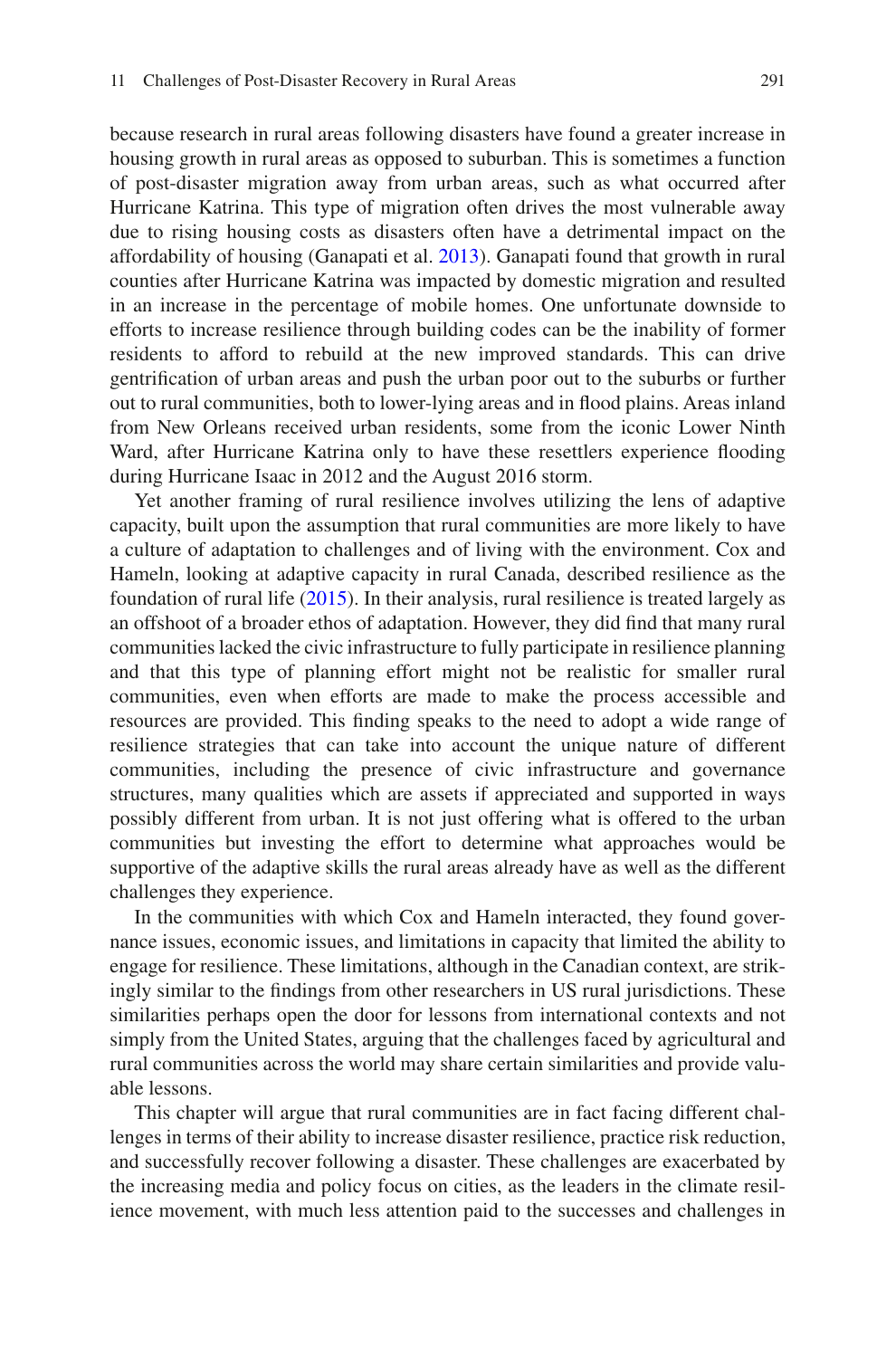rural America (Haddow [2016a](#page-23-1), [b\)](#page-23-2). While it is certainly true that cities have been innovative and influential in the climate adaptation movement, it must also be recognized that urban leaders often have greater control over the physical infrastructure, stronger social connections (particularly those that garner resources), and access to more financial resources (Haddow [2016a](#page-23-1), [b](#page-23-2)). Furthermore, while direct property losses are much worse in urban areas, due to the concentration of population and the financial value of the built environment, relative impacts are far worse in rural communities (Cutter et al. [2016\)](#page-22-0). This results in a challenge for drawing comparisons, as most damage data is considered in terms of the number of units or the population impacted, with little consideration for the percent impacts upon a particular community. These impacts can be assumed to be magnified in a closeknit, smaller community. However, as the literature has shown, rural communities do have strengths upon which to focus when building resilience, and these should not be discounted in favor of a simplistic assumption that rural jurisdictions are at a significant disadvantage in terms of disaster recovery and resilience.

# *11.2.2 Challenges Faced by Rural Communities*

One of the primary challenges faced by rural communities, even before a disaster, is a more limited ability to not only provide basic services, such as health care and access to broadband, but also extensive limitations in their ability to take action to reduce risk through hazard mitigation (May [2013,](#page-23-3) [2016\)](#page-22-0). Rural areas in the United States often lack zoning and building codes or lack the capacity to fully enforce existing codes (May [2013;](#page-23-3) Schwab [2016](#page-24-8)). At a more fundamental level, rural communities have been struggling to maintain even basic government services in light of economic conditions and changing rural environments and economies, such as the loss of jobs and displacement of small farms (Doherty [2004](#page-22-4); Waugh [2013\)](#page-24-6). Rural populations have been declining, with a drop of nearly 200,000 people between 2010 and 2016, due to factors such as outmigration of young adults, fewer births, and an aging population. At the same time, job growth in rural counties following 2011 was substantially lower than in urban counties and the poverty rates much higher (USDA [2017](#page-24-9)). This has led to the disappearance of support and social systems, at the same time that necessary services such as health services are becoming less available (Doherty [2004](#page-22-4)).

These challenges have been described as a slowly growing crisis, even outside of a more traditional natural disaster. According to Doherty, even among communities with high levels of social capital and cohesion, a crisis can disrupt the sense of balance and negate the benefits of social capital [\(2004](#page-22-4)). This can be particularly problematic when there are competing narratives regarding the origins of the crisis, such as when there are questions around responsibility and impacts and when the detrimental effects are concentrated on particular segments of the population (Aronoff and Gunter [1992\)](#page-22-9). At times the benefits, such as those from economic development, can be concentrated solely in particular segments of the population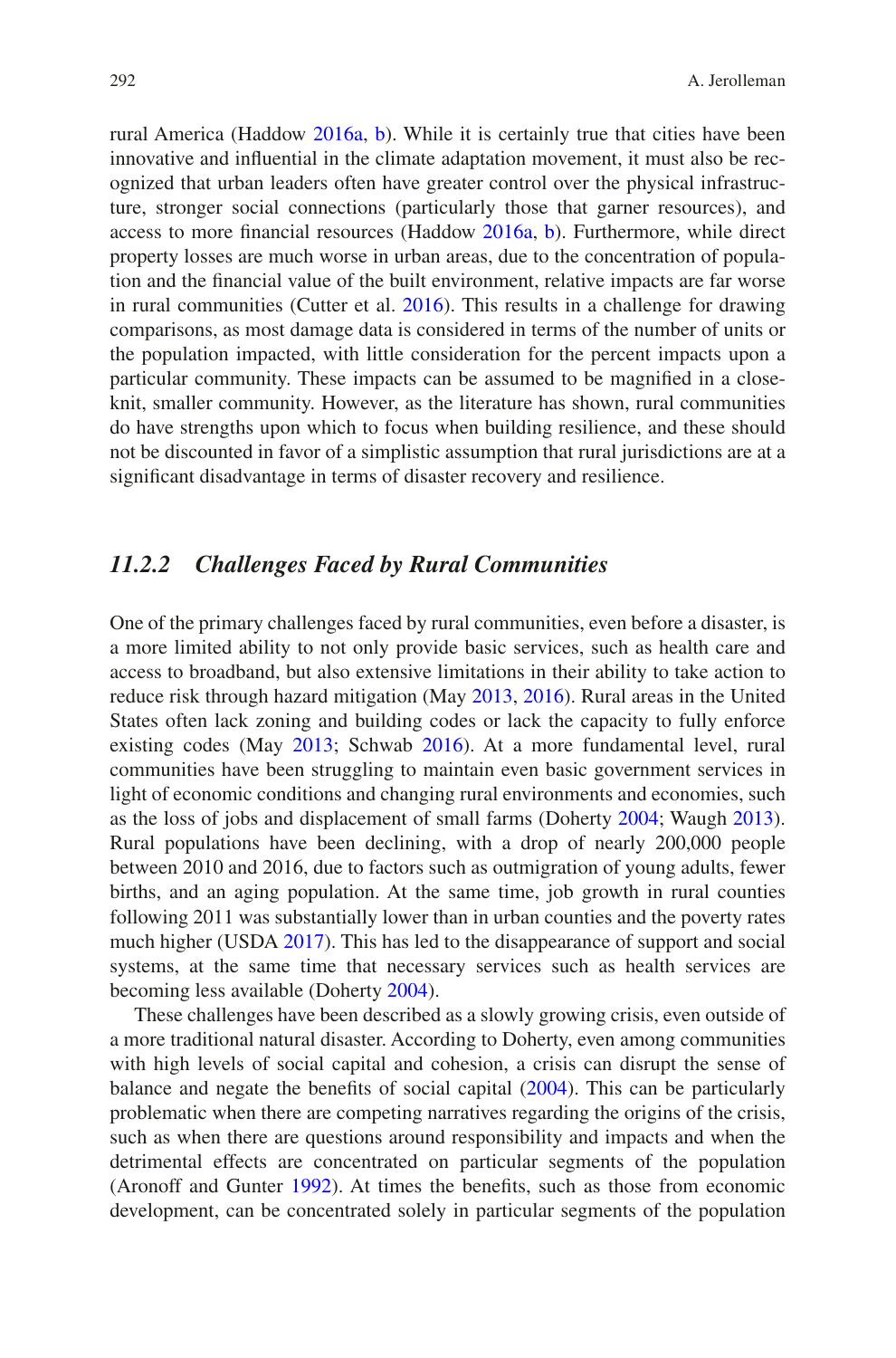while exacerbating vulnerabilities of other segments. Questions of responsibility, particularly around industrial accidents or hazardous materials incidents, can have detrimental effects on rural communities' social capital and on the ability to recover.

The preexisting capacity deficits, coupled with the long-term impacts of sustained crises, leave rural communities unable to fully take advantage of the resources that become available following a disaster (Downey [2016\)](#page-22-3). Bolin and Bolton found this to a be a problem as far back as the late 1980s, finding that rural disaster victims tended to receive aid from less government sources and less total aid ([1986\)](#page-22-10). For example, one rural community in Texas struggled to recover following a tornado due to the lack of nonprofit organizations and infrastructure needed to both accept and distribute funds and donations to the victims (Mogle [2017\)](#page-24-5). As with previous examples, the experience of this community illustrates the value of adaptive recovery models that do not demand as much inherent staff and organizational capacity at the local level.

One study of local governments in Pennsylvania, primarily rural governments, by Skertich, Johnson, and Comfort, found four key contributing factors related to the demands and constraints placed upon the provision of public safety and public health services, despite the legal requirements that these services be provided. These contributing factors are (1) the actual legal requirements for the provision of these services, (2) reductions in available economic resources as a result of fiscal stress, (3) cutbacks in personnel as a result of efforts to balance municipal budgets, and (4) increasing demand for services as infrastructure ages and increasing numbers of vulnerable people are living in regions (Skertich et al. [2012](#page-24-2)). Limitations in levels of household and individual preparedness were also found to have an impact on the success of public safety and public health efforts. As the research shows, communities are facing legal requirements to provide services which they lack the resources to provide while also facing extensive pressures to further cut budgets and staffing. These challenges are difficult to navigate without the added strain of a disaster on aging infrastructure and a vulnerable population.

In their study, Skertich, Johnson, and Comfort found that local governments had turned to both consolidation and privatization as a solution to the complex demands and constraints described above. This approach, which also included utilizing volunteers and placing personnel in dual roles, served to mask the actual limitations that the communities faced. These limitations become glaringly obvious when a disruption occurs. Communities in Pennsylvania were found to have utilized one of three key strategies: (1) increased reliance on technology, (2) reduction of engagement with community participation and preparedness efforts, and (3) increased reliance on larger organizations such as regional or neighboring governments. These three strategies all carry different implications for disaster recovery. The second and third strategies, in particular, can be seen to have very negative impacts on the ability to recover, as in the case of lessened preparedness and reduced community participation that might also negatively impact social capital and civic engagement but, also in case of the third strategy, should the larger organizations have impacts that exceed their own abilities and therefore be less able to render assistance to the smaller jurisdictions that have also been impacted.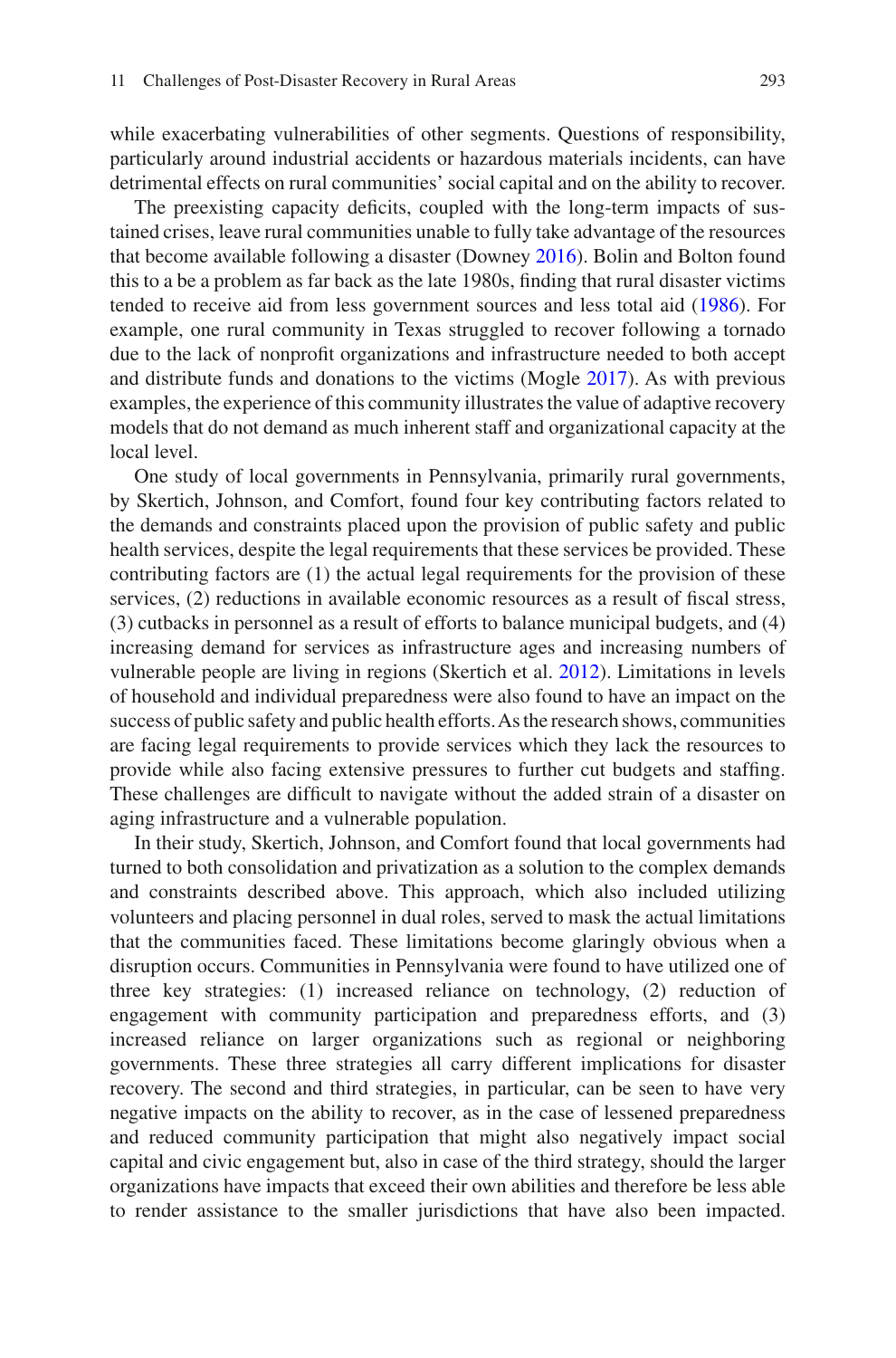Overreliance on partners who may not always be available can result in further decreasing local capabilities. The third strategy, in particular, might be less viable for rural areas that are further removed from larger urban centers.

Revisiting the broader question of whether there is a tangible difference between urban and rural communities, it is clear that the resource constraints described above impact all communities in some way. However, as shown by the current literature, they may have particularly devastating impacts on rural communities where the demands placed upon local government far exceeded its ability to perform. Cutbacks in personnel and other resources are likely to have a direct impact on resilience, as well as on the ability to recover following a natural disaster. Simply stated, when resources are strained during day-to-day operations, there is no capacity to absorb the added demands created by a disaster. Planning is another area in which these constraints have a disproportionate impact.

### *11.2.3 Constraints to Planning*

Another challenge that rural jurisdictions face is limitations in their ability to plan successfully for hazard mitigation and for post-disaster recovery. As might be expected, lower capacity for planning and program management related to hazards has been found to be a concern in rural areas (Waugh [2013\)](#page-24-6). Research by Berke and Campanella found that more immediate and pressing concerns, such as those described in the preceding paragraphs, eclipsed efforts to plan for longer-term issues such as disaster recovery ([2006\)](#page-22-11). This inability has detrimental effects on successful recovery management, either because a plan has not been developed or due to the lack of a knowledgeable constituency, as can be created by a robust planning process, who are more likely to support sound risk reduction policies. In fact, this relates directly back to the finding that government capacity to protect its population has direct impacts on the degree of human suffering following a disaster (Persson and Povitkina [2017\)](#page-24-7). If a community cannot effectively plan or prepare, then loss of life and other impacts will be greater.

Most federal assistance programs are premised on risk sharing and risk reduction, both of which require extensive preplanning and a full understanding of risk. In other words, communities that are unable to successfully engage in risk reduction through robust planning and forward looking policies face a substantial disadvantage, even in their interactions with federal programs. This is in keeping with the findings from Persson and Povitkina that disaster prevention can be considered a public good to which access is uneven [\(2017](#page-24-7)). They found that democratic institutions fail to protect their populations well in the face of poor planning or incompetence in public administration, both of which can arguably be said to be more prevalent in rural areas due to a lack of capacity and resources. In other words, inadequate planning processes significantly impact government's ability to protect the population.

In keeping with this concern, research into hazard mitigation plan quality found that rural communities faced significant disadvantages in the development of their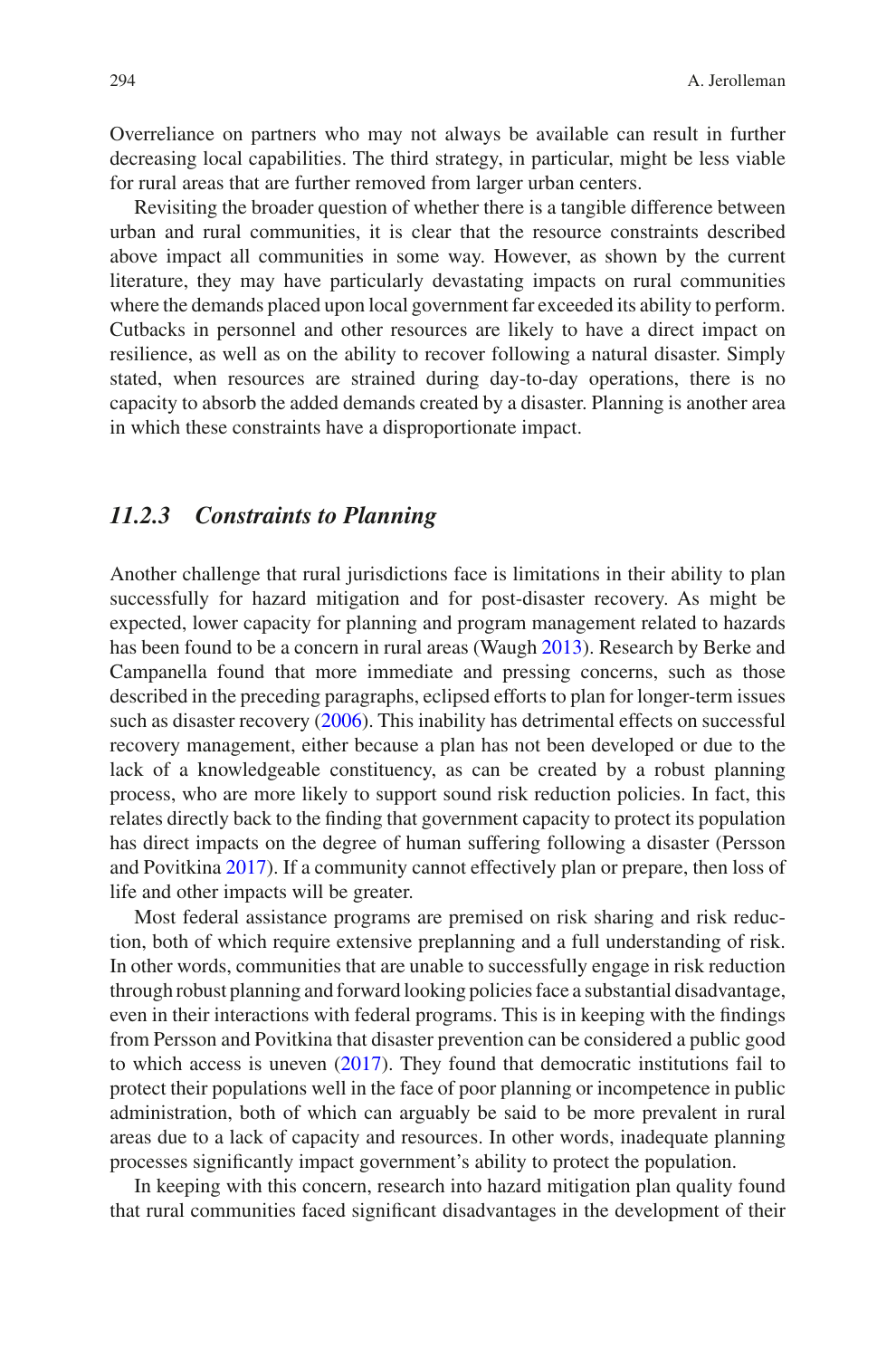plans, including an aging population base, fewer resources, greater isolation, a lack of in-house expertise, limited resources for hiring consultants, inferior housing stock, and poverty (Horney et al. [2017\)](#page-23-5). These challenges impact both infrastructure and social structures, going beyond the traditional scope of a hazard mitigation planning process but clearly impacting the jurisdiction's ability to successfully implement a hazard mitigation strategy. Difficulties in not only hiring consultants but doing so effectively are particularly problematic, given how limited local resources are. Research by Mohr et al. found that smaller rural communities had the most challenges with contracting for services [\(2010](#page-24-10)). This is the result of several factors including the fact that smaller governments receive fewer bids, therefore losing the advantages of competition, and have a more difficult time enforcing contract provisions with limited staff or volunteers. Regional planning, as well as regional project implementation, may provide a usable alternative for some communities, but rural jurisdictions are often at a disadvantage in terms of resource allocation through regional mechanisms (Horney et al. [2017](#page-23-5)).

Program management, in particular, is negatively impacted by the limited borrowing ability and low revenues that small governments often face. However, other organizations such as faith-based organizations may play a key role in supporting local government when they are present and have sufficient capacity (Horney et al. [2017\)](#page-23-5).

## *11.2.4 Social Capital*

The literature on disaster recovery and resilience indicates that social capital plays a key role in a successful recovery and is perhaps particularly vital when other resources are lacking. The suggestion that social capital might play a larger role in rural disaster recovery is an important consideration for this chapter. In order to fully discuss social capital, it is important to begin with an operational definition. This chapter will utilize definitions from Aldrich and Lalone, two leaders in the academic discourse regarding social capital and its applications to the disaster context. Aldrich defines social capital as "networks that connect individuals to each other through weak or strong ties" ([2017,](#page-22-12) 358). This definition emphasizes the connectivity and relational aspect of social capital.

Lalone provides the following definition, which is similar to Aldrich's framing, but also explains some of the mechanisms through which social capital becomes beneficial: "Social capital refers to the resources of support that are embedded within social networks, and that are cemented and reinforced through relationships of trust and social norms emphasizing reciprocity and mutual assistance" ([2017,](#page-22-12) p. 3). This framing of social capital as mutual assistance is one that is seen in much of the literature regarding the beneficial nature of social capital in rural disaster recovery. The literature further distinguishes between bridging and bonding capital, in which bonding capital links similar individuals, such as family members, and bridging capital links people with different backgrounds, typically through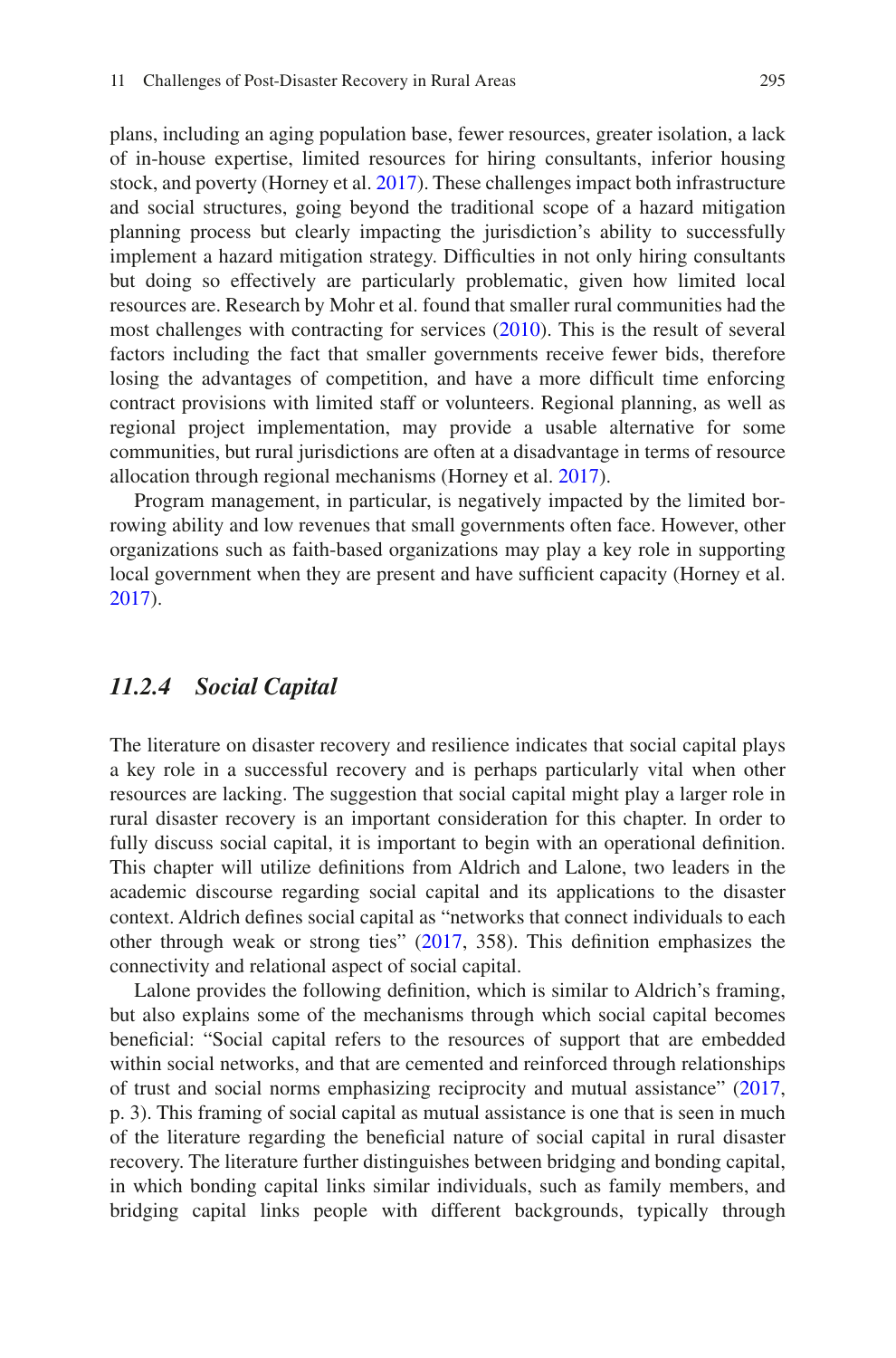institutions or other organizations. These types of institutions and organizations are often more prevalent in urban areas than they are in more isolated rural communities. A third type of social capital, linking, will be discussed later in this chapter.

Reciprocity, a key component of social capital, has historically been a norm in many farming and mining communities across the rural United States where families supported each other with labor, food, and other resources when employment and crops fluctuated (Lalone [2012\)](#page-23-6). This history of reciprocal assistance can have a tremendous impact on the ability of a community to come together following a crisis and provide support to each other. Bonding social capital, in particular, can increase the prevalence of emergent social action but can also have the unintended effect of reducing the likelihood of seeking external or formal aid, a problem when impacts exceed the capacity of local resources to fully address all needs (Aldrich and Meyer [2015](#page-22-2)).

A 2012 study of the mobilization of social capital in a rural Appalachian region in Virginia following a 2011 tornado found mobilization of labor and supplies in the response to the event. Local churches quickly came together to provide goods and shelter, families and neighbors stepped into assist with debris, and people came from across the region to provide assistance. In fact, the community response was so successful that formal shelter only remained open for 2 days and the level of community support overwhelmed the state emergency management structures, particularly by the number of volunteers and donations. Local government in neighboring jurisdictions including emergency managers also stepped in to help (LaLone [2012\)](#page-23-6).

This is a clear example of a tradition of reciprocity, between neighbors and also across a broader geographic region, laying the foundation for a more successful disaster recovery. At the same time, it also serves as an example of the difficulty that formal emergency management structures have in coordinating with these existing structures. In this instance, the formal mechanisms do not appear to have impeded the informal recovery mechanisms, but that is not always the case. In some instances, there is a direct conflict between the formal and informal structures, with opportunities for utilizing local capital discarded or, at worst, detrimental impacts on existing social capital as a result of disaster recovery. A highly publicized example of the rural social capital confronting the official urban is the "Cajun Navy" – boat owners from rural Louisiana coastal areas who rushed to New Orleans to help rescue those marooned on rooftops after Hurricane Katrina only to be turned away at the parish line because they had no official role and could have been subject to liability cases. Some managed to get through the barriers to help and now they are considered an emergency group and continue to respond to events such as the recent floods in North Carolina from Hurricane Florence.

Aldrich writing about the role of social capital in disaster recovery described the majority of the post-disaster needs as collective action challenges, situations in which a collective identity and willingness to work together becomes crucial ([2017\)](#page-22-12). Social capital, which provides a mechanism for informal mutual aid, is a key asset for collective action challenges. Strong networks, particularly those that include bridging capital, can provide access to resources and information regarding the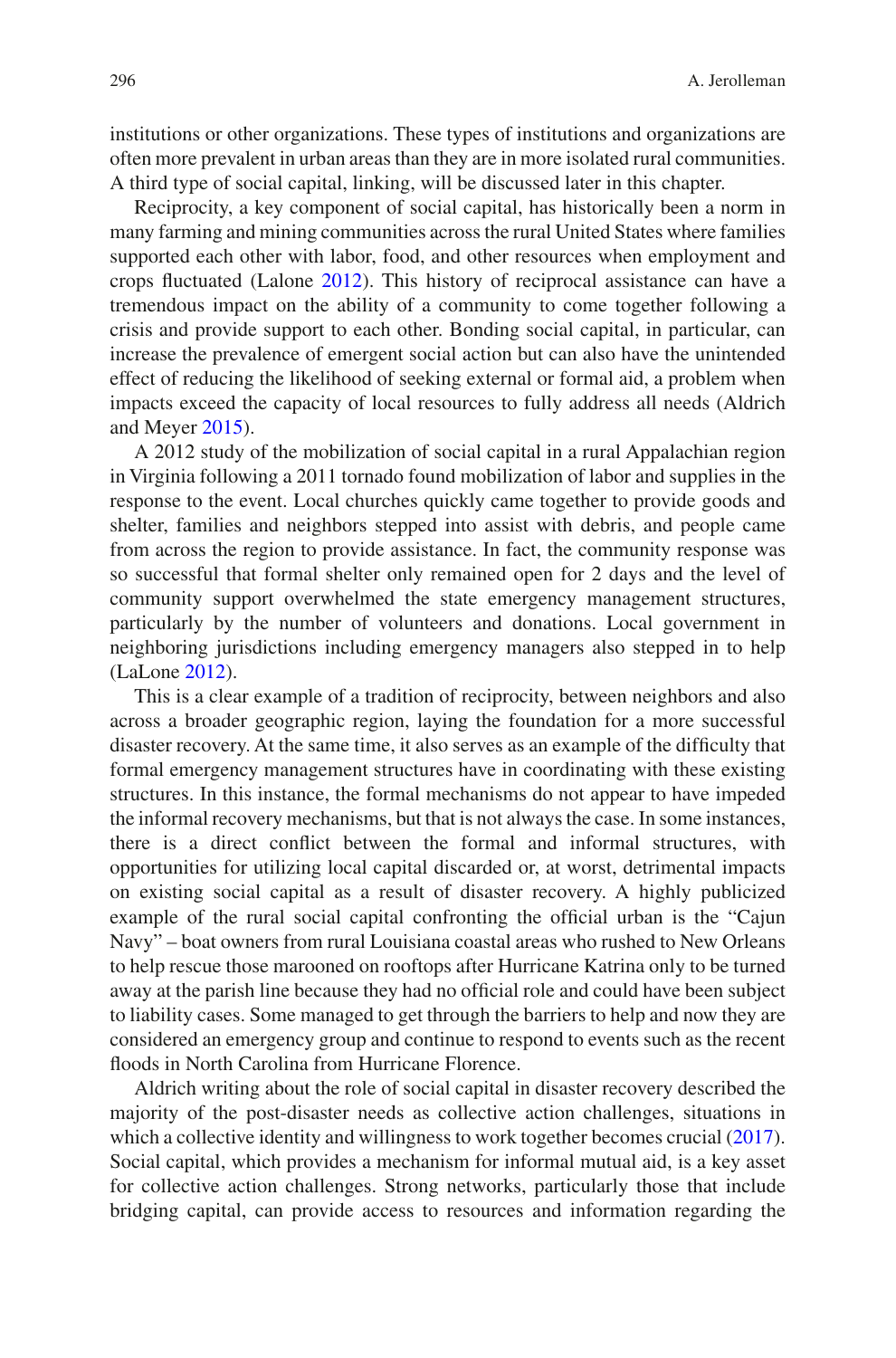trustworthiness of different actors and the best means to both access and utilize resources. Rural communities in closer proximity to urban areas or in larger regions may benefit more from these types of networks. In some cases, bonding social capital can even act like informal insurance. However, by that same token, a disaster can negatively affect social cohesion due to displacement, the extent of losses, or uneven impacts – leading to the creation of a corrosive community (Aldrich and Meyer [2015](#page-22-2)).

As previously mentioned, researchers have argued that the bonds from social capital are stronger in some rural communities than they are in urban areas because of the prevalence of long-standing relationships based upon reciprocity and mutual assistance, both creating these relationships and becoming stronger as a result of them. This might result in an advantage for communities that do possess strong social capital, as access to social capital can provide resources when other resources are lacking and can correlate to civic engagement which has tangible benefits for the economy and recovery more broadly. Research following an earthquake in Tokyo found that voter turnout was a better indicator of post-disaster population growth than other economic indicators, damage levels, or population density (Aldrich and Meyer [2015](#page-22-2)).

In fact, research has found that community ties, shared goals, and other intangibles can matter just as much as political and government infrastructure in terms of successful disaster recovery (Ireni-Saban [2012](#page-23-7)). There is also a documented positive correlation between the number of nongovernmental organizations and social groups active within a community and post-disaster population recovery (Aldrich and Meyer [2015](#page-22-2); LaLone [2012](#page-23-6)). Social capital can also have an empowering impact or even a therapeutic impact for groups that are often considered vulnerable such as women (Ganapati [2012\)](#page-23-8).

In the context of a disaster, these ties can serve to connect communities to power structures and decision-makers, through linking capital  $-$  a third type of social capital that extends beyond the immediate community. Social capital can also allow groups to mobilize far more easily and to assist their members through informal assistance and insurance mechanisms. However, social capital may also have occasional negative impacts as it can prevent people from leaving disaster-impacted regions and can support the mobilization of certain groups that might utilize their capital and access to the detriment of others. This is seen in the frequent resistance to post-disaster placement of temporary housing by those neighborhoods in which temporary mobile home parks or to the placement of trailers on personal property while homeowners repair their damaged homes. This is more often the case in more affluent neighborhoods, for example, where the resistance can be based in part upon the exclusion of particular groups such as renters but also upon fear that home values will be reduced (Aldrich and Meyer [2015\)](#page-22-2).

One of the most immediate and important decisions following a disaster is whether to stay or go. Strong community bonds reduce exit, an effect that may have both positive and negative impacts on disaster resilience and recovery. On the one hand, a community in which people come together with a shared commitment to recovery will have certain advantages in terms of the mobilization of resources and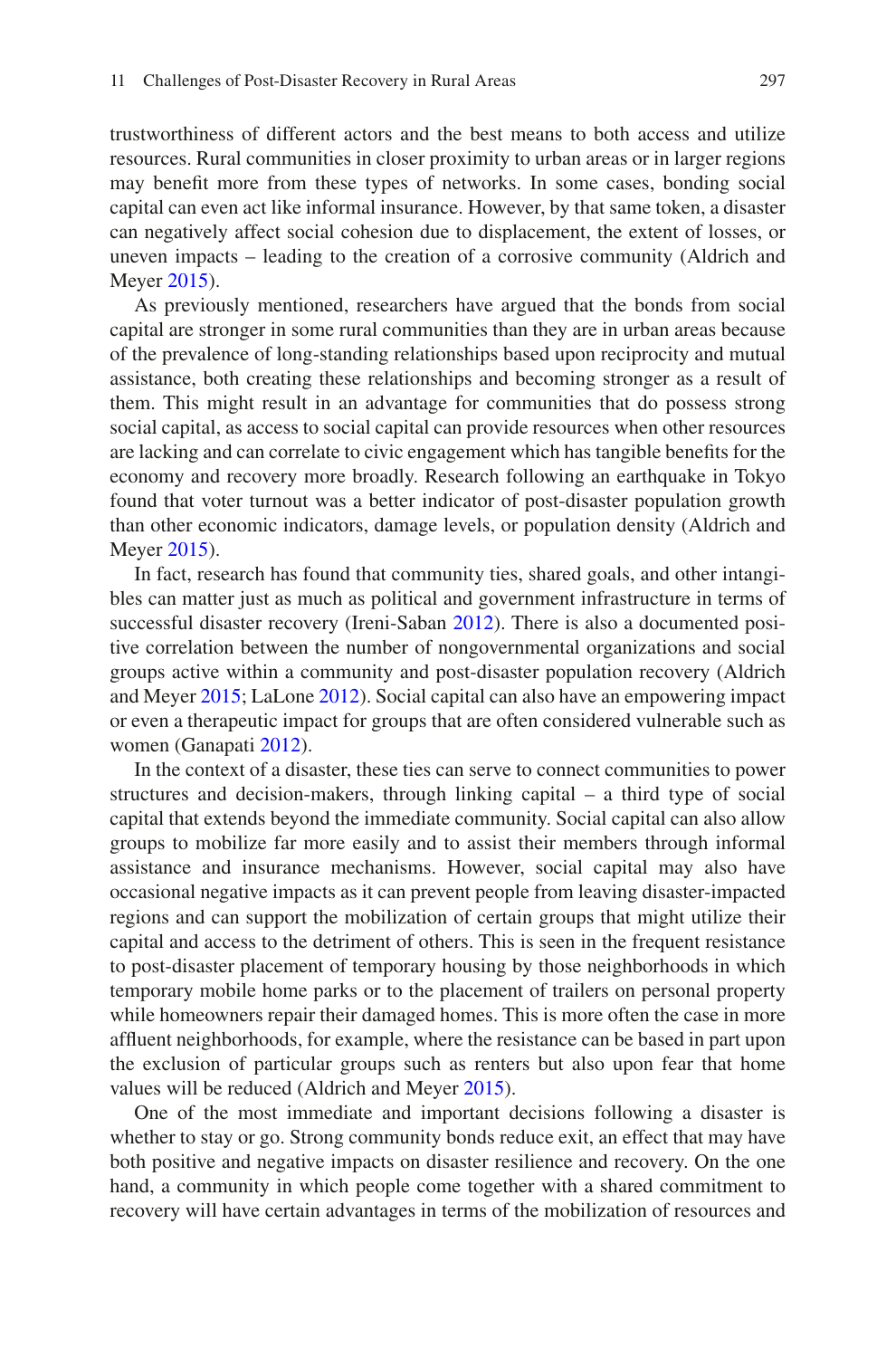manpower, as well as in community reinvestment and the maintenance of a tax base. On the other hand, an unwillingness to consider leaving may have a negative impact on individual and family recovery, particularly when the community is unable to fully recover and support the recovery of housing, infrastructure, and the economy. Unfortunately, all of these factors have the potential to impact household recovery negatively.

Although social capital plays a key role in effective disaster response and recovery, researchers have found that a failed response can have a detrimental impact on community bonds (Ireni-Saban [2012](#page-23-7)). This is a concern due to the fact that as communities face an ever-growing array of threats, the potential for a failure becomes even greater and the resulting erosion of social bonds can further damage the community's ability to respond in the future. Given the more significant challenges faced by rural communities, and the value of social bonds within those communities, this is a particularly pressing concern. Furthermore, the erosion of social capital may have longer-term detrimental impacts upon the community as a whole eroding the day-to-day systems of reciprocity, which enable the success of the rural community.

## *11.2.5 Vulnerability*

Much of the research on post-disaster recovery has looked at the exacerbation of social vulnerability as a result of the disaster, as well as at the disparate impacts that result across socioeconomic and demographic characteristics. Although the majority of this research has not explicitly considered differences between rural and urban areas, it is possible to apply the lessons from this research to the rural context. One particularly relevant finding is that recovery in rural areas tends to concentrate socially vulnerable populations in a different physical displacement pattern than what is seen in urban areas (Cutter et al. [2016\)](#page-22-0). This concentration of vulnerability has cascading impacts on the ability to successfully recover, much less to build resilience. Caruson and MacManus argued that true assessments of vulnerability should also consider the ability to manage events and their impacts, not just the socioeconomic and demographic characteristics of the survivors ([2011\)](#page-22-6). In other words, the impacts of vulnerability may be exacerbated within the rural context where there is a concentration of socially vulnerable populations coupled with a lessened ability to manage events and their impacts.

Minority racial status and lower-income social class, which have been shown empirically to correlate with higher levels of vulnerability, may also have disparate impacts in rural areas, particularly those with complex histories of racial and economic disparities, as well as ongoing tensions. Research by Highfield, Peacock, and Van Zandt looking at the impacts of Hurricane Ike on Houston found that hazard exposure, structural characteristics, and socioeconomic characteristics were all predictors of structural damage [\(2014](#page-23-9)). However, "…even after controlling for [all of] these factors areas with higher proportions of non-white residents and lower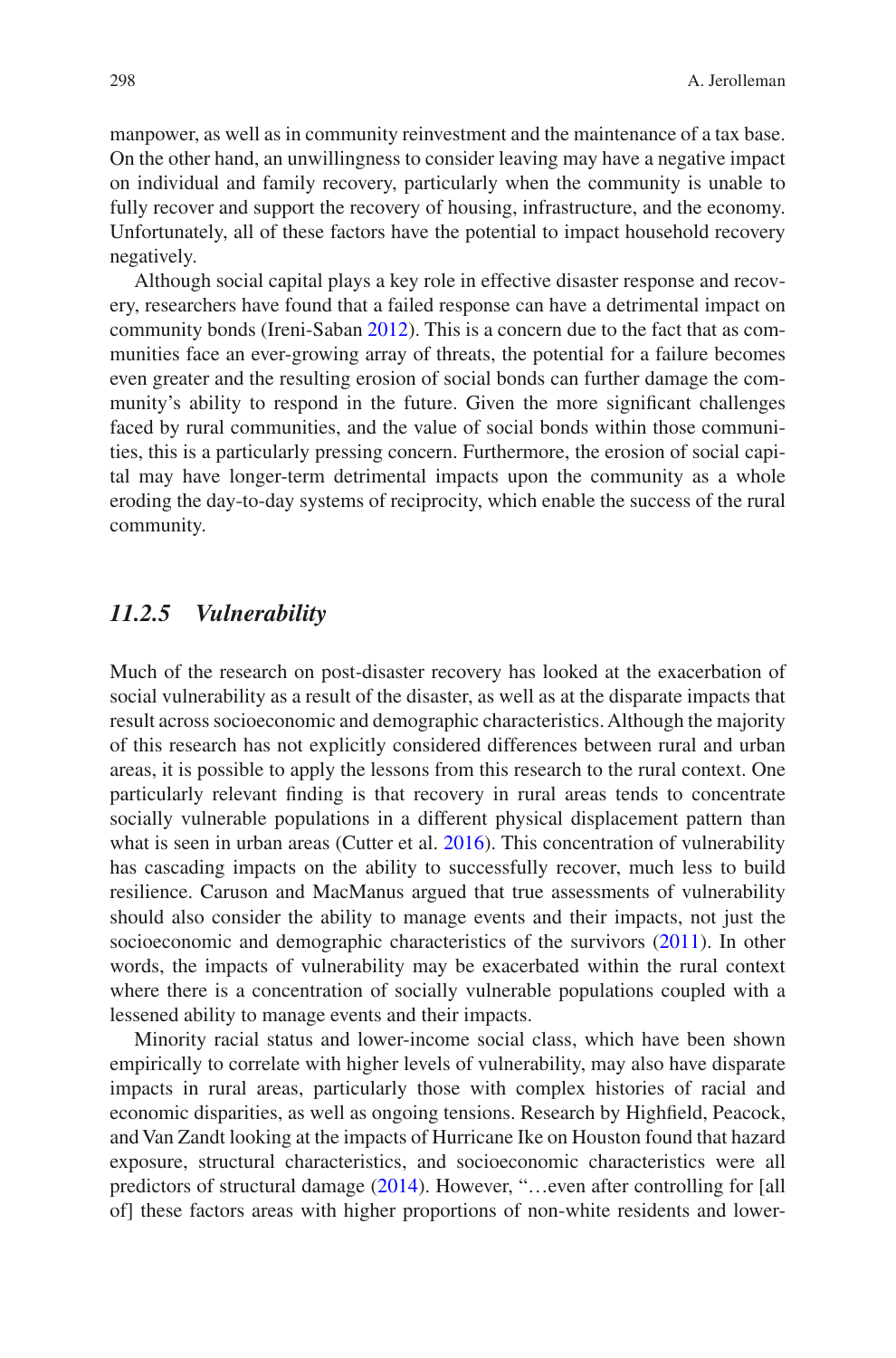valued homes received more damage than their counterparts in predominantly white areas despite being further from or outside high-risk areas" (p. 289). In other words, the increased damages and impacts to nonwhite residents and lower-valued homes were found to be the case even outside of the areas of highest risk. This finding is particularly troubling, as it shows that the greatest correlation with disaster impacts was not the characteristics of the event or the condition of the structure but the race of the impacted households. The authors speculated that these disparate impacts had to do with a history of lack of investment by local government in infrastructure and maintenance within the minority communities.

Similarly, a comparison of economic recovery in New Orleans and Gulfport, Mississippi, following Hurricane Katrina, and focusing on the effects of race and poverty, found a greater negative effect on recovery from race outside of urban areas. The research found that community heterogeneity had a positive impact on recovery and that the plight of minorities outside of urban areas did not garner the media coverage and attention that it did in urban areas (Downey [2016\)](#page-22-3). This has significant implications for rural communities that are not heterogeneous and have complex histories of economic and racial disparities. In fact, the social capital of the white residents may enable their recovery at the expense of others.

Perceptions of recovery both within one's own socioeconomic group and looking across groups also appear to be impacted by race and class. A 2017 study of the recovery from the 2011 tornadoes in Joplin, Missouri, and Tuscaloosa, Alabama, found a distinct difference in the ways in which white residents and residents of color perceived the impacts of race, class, and gender on recovery (McKinzie [2017\)](#page-24-11). The study found that white people reported a leveling effect, in which they felt that recovery and disaster impacts rendered community members equal, while people of color often disagreed. The researchers speculated that the history of race relations in both of the cities had an impact on the ways in which race impacted recovery perceptions across the two cities. These differing perceptions of recovery, including the assumptions that a leveling effect has taken place, may in fact contribute to the creation of a corrosive community.

Aranoff and Gunter in their research on communities that successfully avoided the creation of a corrosive community found that three key factors were crucial to avoiding the corrosive community: (1) effective prior leadership, (2) selfidentification as a "survivor community," and 3) ties of residence and occupation. In other words, the perception of having social capital as well as the existence of bonding capital had a positive impact on the community's ability to avoid becoming a corrosive community [\(1992](#page-22-9)).

Another important consideration relative to the nexus between perceptions and vulnerability is the role that subjective perceptions of individual vulnerability play, particularly in terms of human decision-making around preparedness and risk reduction. Kusenbach and Christman found differences in the perception of risk and social inequalities between experts and individuals within the community [2013\)](#page-23-10). This difference in perception has real implications for populations, such as the population they focused on – that of individuals and families living in mobile homes – because these populations can be considered vulnerable based upon their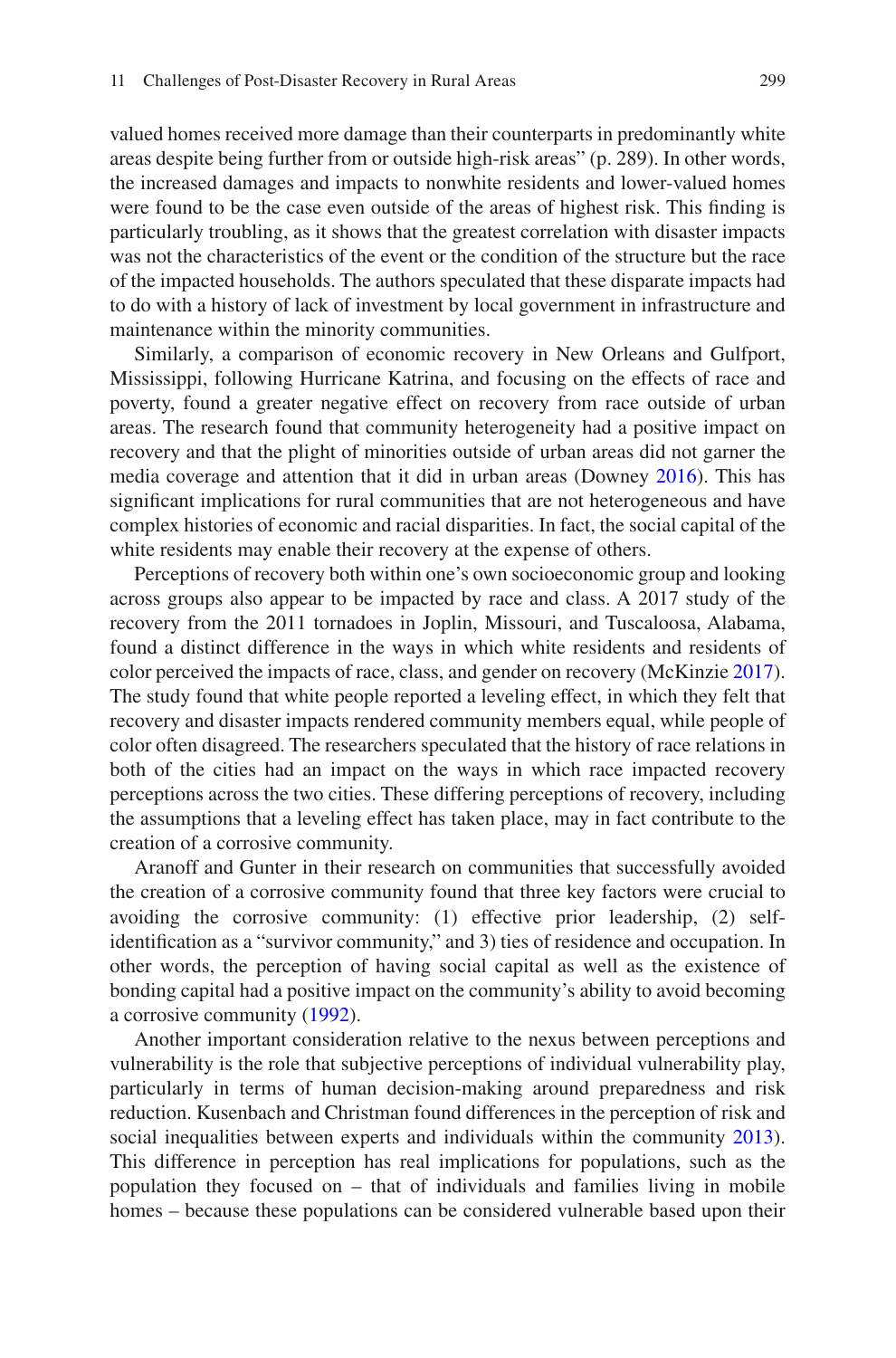housing stock and economic characteristics but may not see themselves in that light and may not respond positively to messaging that requires them to see themselves as a vulnerable population. Rural coastal Louisiana residents who experienced the impacts of the BP oil spill resisted strongly the characterization of being vulnerable, or victims, a requirement of receiving compensation for their fisheries being "oiled" (Laska et al. [2015\)](#page-23-11).

In their research of at-risk mobile home communities, Kusenbach and Christman found that some of the respondents felt a sense of agency and control that did not necessarily align with their risk-reduction efforts. In fact, many respondents had undertaken little to no preparation and had very limited resources but still considered themselves to not be vulnerable [\(2013](#page-23-10)). This perception may have to do with resilience characteristics that were not visible to the researchers, but they may also have to do with a lack of understanding regarding the actual level of risk. In other words, the perception of resilience might negatively impact preparedness and self-protective behaviors. The authors go on to suggest that the perception of vulnerability is itself a component of vulnerability, as a condition has to be seen as a problem in order to be responded to. This raises the question of whether or not rural communities might perceive themselves as being more vulnerable than urban. In the case of the communities impacted by the 2016 flooding, there was a definite understanding that their resilience was impacted by a lack of resources and access to power structures, both of which correlated to distance from the capital (Personal communication 2016)[.2](#page-15-0)

This also creates a nexus with considerations around social capital and perception of inherent resilience and self-sufficiency, such as those held in some rural communities. It may well be the case that focusing on a message of resilience, which is in closer alignment to individual perceptions of the community, will be more effective. This aligns with Aranoff and Gunter's finding, mentioned previously, that self-identification as a resilient community has a positive impact on resiliency.

Aranoff and Gunter identified three key strategies that communities utilized in order to navigate a lack of resources, a component of the community vulnerability described above, in the face of larger needs: (1) making do, (2) taking charge, and (3) working within the system [\(1992](#page-22-9)). These strategies have clear applications to disaster recovery, but making do in particular is relevant to this discussion of perceptions, as its utilization required recognition of the community's preexisting socioeconomic place and acceptance that inequities would remain. This recognition may have negative impacts on the resilience of a community, as it may impact the communities' perception of its own resilience.

<span id="page-15-0"></span><sup>2</sup>Personal communications with local officials and community members in late 2016.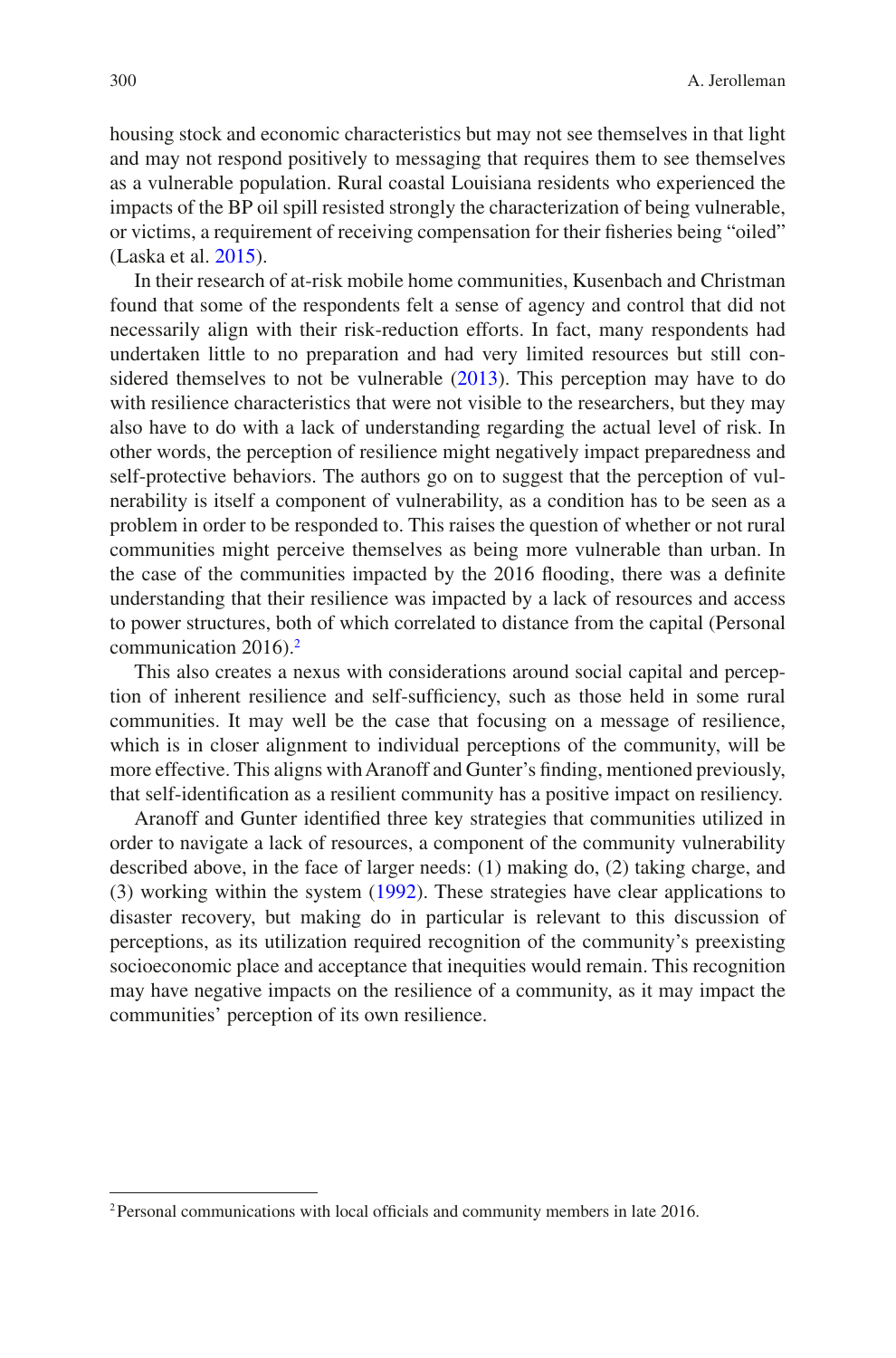# *11.2.6 Local and State Responsibilities: The Role of Federalism in Rural Recovery*

In the context of disaster impacts that exceed a local jurisdiction's capability to successfully respond, there is often an assumption that the next level of government, state, and the federal will intercede and assist. As a result, many assume that an overwhelmed local government can simply request assistance. Although federal aid can be considered generous, it is surrounded by false expectations regarding speed and the needs it can meet (Landy [2008\)](#page-23-4). It also often includes requirements for local match and administration that can be very challenging for a small local jurisdiction. In order to fully understand how to improve recovery and resiliency, it becomes imperative to truly understand the role that our federalist system plays. In the context of homeland security, there is a good bit of confusion regarding the federal and state roles, much less the distinction between local and state. Outside of warfare, public safety is a state and locally incorporated city or county responsibility when the impacted area is not incorporated. Police, fire, and public health all reside with the state itself, although local governments can be granted rights and responsibilities by the state constitution. The federal government may provide training and equipment, as well as occasional grants, but the states serve as intermediaries (Eisinger [2006](#page-22-13)).

Generally speaking, the US Constitution only recognizes the federal and state governments. The states are sovereign jurisdictions with their own constitutions that establish local government rights and responsibilities. The extent to which the state can intervene in local decision-making varies, with home-rule states enforcing strict limitations (Col [2007](#page-22-14)). The federal government tends to provide aid to the state, which then can assist localities. This can be done through block grants, grant programs, and other mechanisms (Landy [2008\)](#page-23-4). The state is the primary decisionmaking entity. In some cases, feuding between local entities has a negative impact on assistance received as competition between entities can harm the relationship with the state.

### *11.2.7 Cooperation and Networks*

Recent research in emergency management has found that effective disaster recovery, particularly in communities that are lacking in resources, requires a shift in mind-set towards interagency cooperation. Cooperation and regional networks can also be a mechanism through which local communities can support each other in meeting their responsibilities relative to public safety. However, maintaining such networks can be very difficult and require extensive, continual resource investments (Bowman and Parsons [2013\)](#page-22-15).

This constitutes a paradigm shift for many government departments or the entire communities, particularly when they are used to sharing some minimal information but not sustaining consistent action-based involvement with partners (Bowman and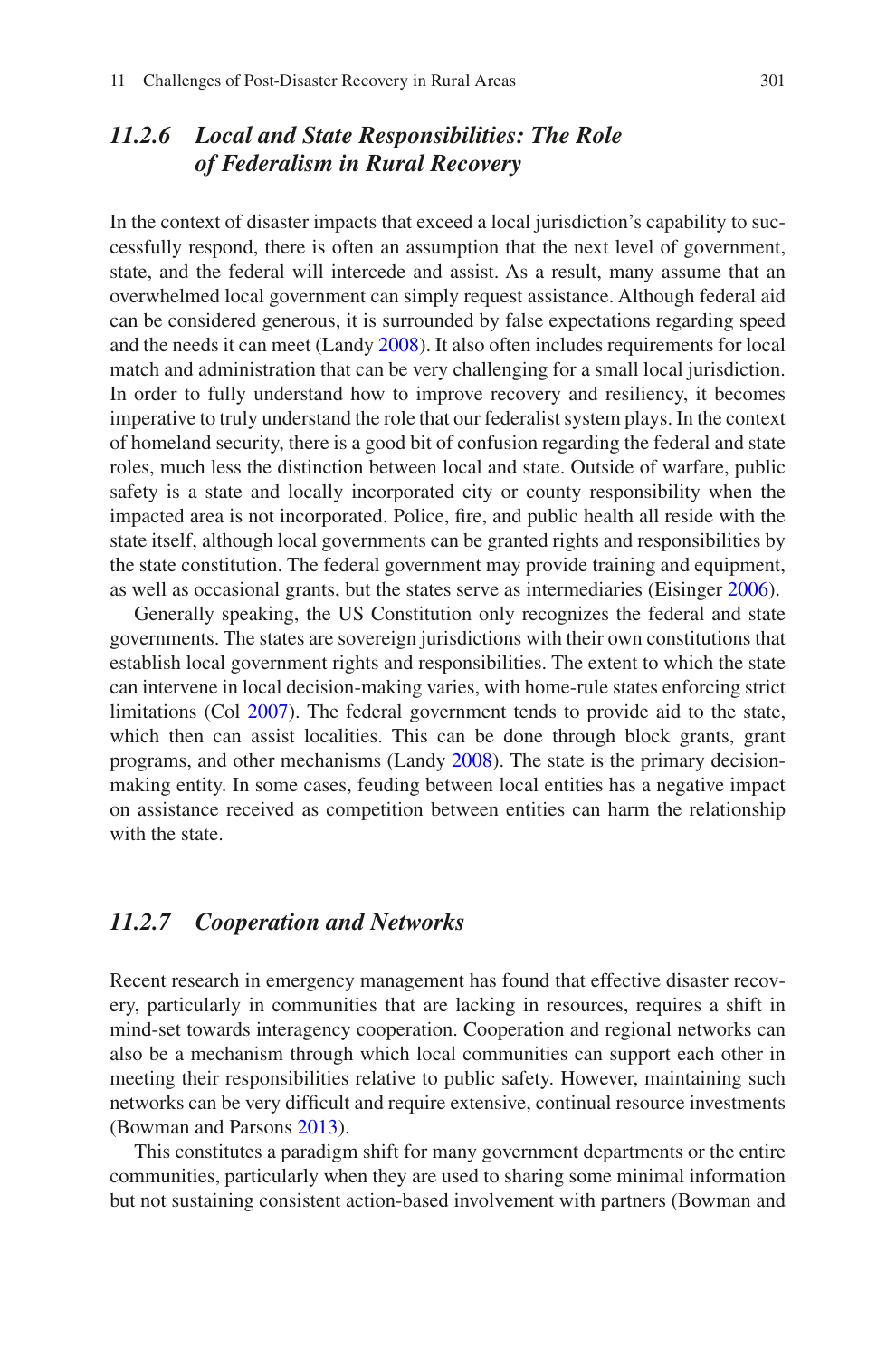Parsons [2013;](#page-22-15) Skertich et al. [2012\)](#page-24-2). However, integrated emergency management, which is characterized by the use of networks, is far more effective at coordinating with other entities, both locally and vertically. Resources-strapped rural communities can benefit greatly from this kind of coordination and may help communities learn how to collaborate in post-disaster recovery when the emergency response collaboration is practiced.

Research by Bowman and Parsons into what constitutes functional and effective emergency management networks found that the best partners are often other jurisdictions and state agencies  $(2013)$  $(2013)$ . They found that the most successful networks function as performance regimes with a focus on actions and goals. They also found that counties with higher capacity tend to interact less with smaller towns and jurisdictions, a missed opportunity for the smaller governments, and that counties win geographic proximity to state actors engage more fully with the state. These findings have real implications for rural communities seeking to engage in functional networks.

As this indicates, rural communities face certain disadvantages when attempting to work within network structures, including negative impacts from population instability and economic downturns (Bowman and Parsons [2013;](#page-22-15) Caruson and MacManus [2011\)](#page-22-6). One study by Choi and Kim found that power, defined as the ability to get things done, is a determinant of network effectiveness [\(2007](#page-22-16)). The research looked at several types of power within networks: structural (formal power within the design of the network), resource, actor, cognitive, and political. Unfortunately, rural emergency managers operating within a network that includes larger partners may be lacking in all of these forms of power. Cognitive-based power, stemming from local knowledge, might be an asset in some situations. However, formal emergency management structures, including the systems for engagement with the nonprofit sector, often fail to really utilize local knowledge or to take into account community values and norms. This results in an inability to make the best use of local nonprofits and community-based groups that are best suited to serve the impacted community. Ireni-Saban identified this phenomenon following Hurricane Katrina, and it is a recurring concern across other disasters ([2012\)](#page-23-7). For rural communities, where informal actors are most important, the lack of appreciation for local knowledge and community values and norms is particularly problematic.

# **11.3 2016 Louisiana Flooding**

The flooding in March of 2016 impacted many communities in the northern areas of Louisiana. Although there are some larger population centers that were impacted, generally speaking, Central and Northern Louisiana communities have more of an agricultural and industrial economy than Southeastern Louisiana. These communities, like much of rural America, have suffered from the economic downturn and general changes in the national and state economies. A review of existing hazard mitigation plans, such as the one for Ouachita Parish (the county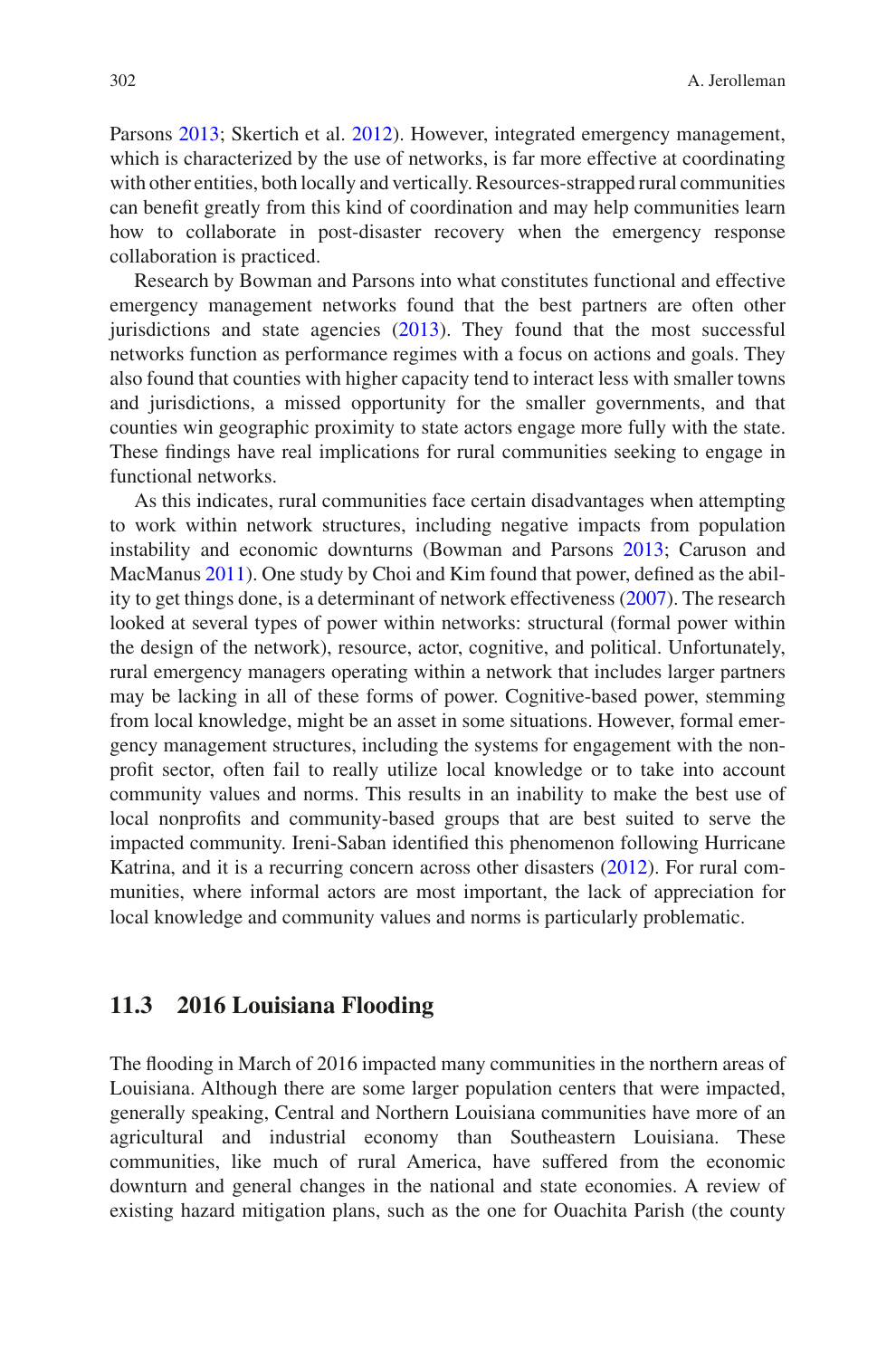upon which this case focuses), reveals a backlog of needed infrastructure work. The parish, and its incorporated jurisdictions, also struggles with blighted properties and a general lack of safe and affordable housing (Ouachita Parish [2018](#page-24-12)).

The storm-impacted communities suffered extensive damage to housing, infrastructure, agriculture, and economy – all of which were already strained. Ouachita Parish reported an estimated 9500 flood-damaged homes, with around 5400 homes reported to have been completely flooded (Robichaud [2017\)](#page-24-13). FEMA approved approximately \$94 million in housing and other needs assistance through its Individual Assistance Program relating to the March flooding (FEMA [2017\)](#page-23-12). Infrastructure impacts throughout the northern region were severe as many access roads, highways, waterways, and railways in these rural communities were reported flooded due to record river crests (Vagell [2016\)](#page-24-14). Damage to these transportation routes caused cascading impacts to the many industries dependent upon them (US Economic Development Administration [2017](#page-24-15)). Road flooding also affected rural school bus routes and caused school closures across the region (Associated Press [2016\)](#page-22-17). In total, FEMA reported having provided more than \$47 million to repair infrastructure and conduct emergency work in the communities affected by the spring flooding (FEMA [2017\)](#page-23-12).

Impacts on the agriculture industry were also significant, partly due to the rain event having occurred just after the state's corn planting season (Gautreaux [2016\)](#page-23-13). Thus, impacts to agriculture included lost revenues from damaged crops and the cost of replanting flooded fields, as well as crop yield losses, lost livestock, and costs associated with relocating surviving herds (McClure [2016\)](#page-23-14). Total impacts to the agricultural industry from the March flooding event totaled over \$80 million (Louisiana Office of Community Development Disaster Recovery Unit [2019\)](#page-23-15).

In addition to the damage to the agricultural industry, economic impacts of the flooding in the northern region were also felt by the area's small businesses. Businesses having to evacuate during the rain event suffered lost revenue as well as damage from floodwaters. By December 2016, the Small Business Administration had approved over \$15 million in Business and Economic Injury Disaster Loans to business in the region affected by the flooding (Louisiana Office of Community Development Disaster Recovery Unit [2019](#page-23-15)). Additionally, Louisiana Economic Development approved 698 loans of more than \$36 million in assistance to small businesses affected by the flooding (LED [2016](#page-23-16)).

The rural nature of many of the impacted communities, coupled with the distance from the state capital and a lack of experience navigating the federal public assistance process, led to a failure to fully document damages. Local officials and volunteers reported limited assistance from the state in damage documentation and repeatedly voiced concerns that they were not equipped to fully document damages. Although local officials did request additional assistance and did work to bring political pressure to bear, the subsequent flooding of more populous areas closer to Baton Rouge further impacted their ability to access the needed technical resources (Personal communication 2016).[3](#page-18-0)

<span id="page-18-0"></span><sup>&</sup>lt;sup>3</sup> Personal communications with local officials and community members in late 2016.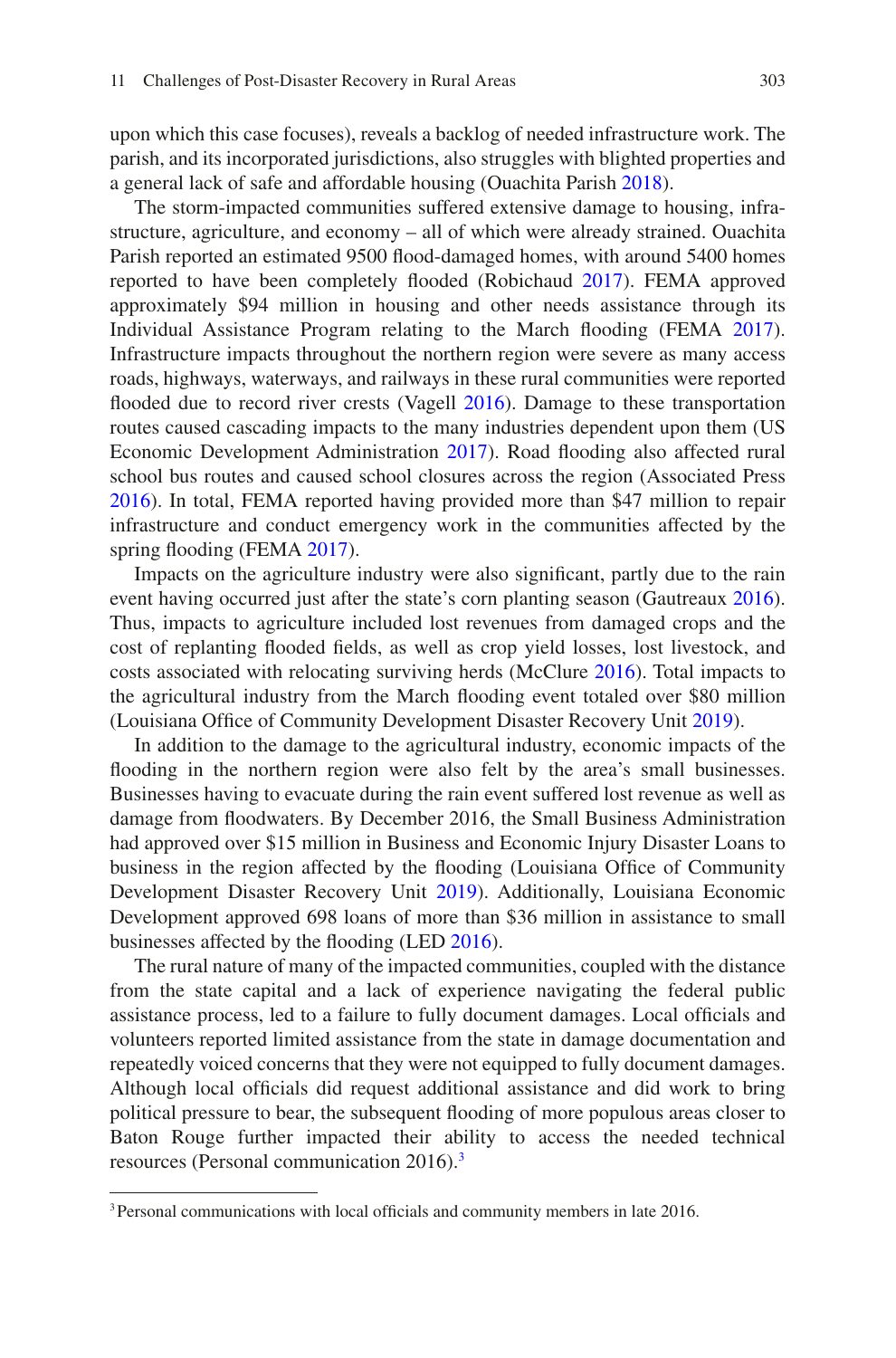The distance from the capital followed by the flooding of communities with much stronger linkages to the state government led to a perceived lack of investment in Ouachita's recovery and to the perception that other areas of the state constituted a higher priority for the state government (O'Donoghue [2016\)](#page-24-16). This was reflected in challenges around damage assessment, in variations in resource allocation for studies, and in direct access to key decision-makers.

These disparities were further exacerbated when areas closer to the capital, including many suburbs, were flooded in August of 2016. The August flooding diverted attention from the remaining needs in North Louisiana and re-impacted some of the areas that had flooded in March (Grueskin [2018](#page-23-17)). Although there is little data currently available regarding the status of the recovery, anecdotal data indicates an ongoing struggle to fully recover including many of the challenges that the literature would indicate might be expected.

Efforts at the state and local level to address regional resilience to extreme weather events like the March 2016 floods are underway, yet much of this planning is still in the development stage. Following the March and August 2016 flooding, a state agency initiative to develop regional "watershed coalitions" was created by the Louisiana Resilient Recovery Initiative. In 2018, Governor Edwards issued the Executive Order JBE18–16 that formally created the Council on Watershed Management. The council is comprised of individual parish government entities, OCD, CPRA, GOHSEP, the Department of Transportation and Development, and the Department of Wildlife and Fisheries. The council is tasked with creating a floodplain management plan based on watershed data. The plan is in the development stages, with an implementation goal of March 2019 (Louisiana Watershed Initiative [2019](#page-23-18)).

Ouachita Parish has successfully worked with the state and federal government to initiate a recovery planning process. Public meetings took place in July of 2018, over 2 years after the flooding. They were focused on how the parish might become more resilient (Merritt [2018;](#page-24-17) Ouachita Strong [2018\)](#page-24-12). This process is still ongoing, but local officials hope that it will lead to greater investment in the resilience of the community (Personal communication  $2018)^4$ . Thus, it is evident that efforts at the state and local level are underway to address future resilience to flooding events like that experienced by Northern Louisiana in March 2016. It is too soon to know how successful they will be.

# **11.4 Conclusion and Recommendations**

There are three key recommendations that emerge from the research: (1) planning for community resilience should consider means to build upon existing social capital while also increasing local social capital; (2) networks and interaction between peers may be the best means to improve recovery outcomes in under-resourced

<span id="page-19-0"></span><sup>4</sup>Personal communications with local officials and community members in 2018.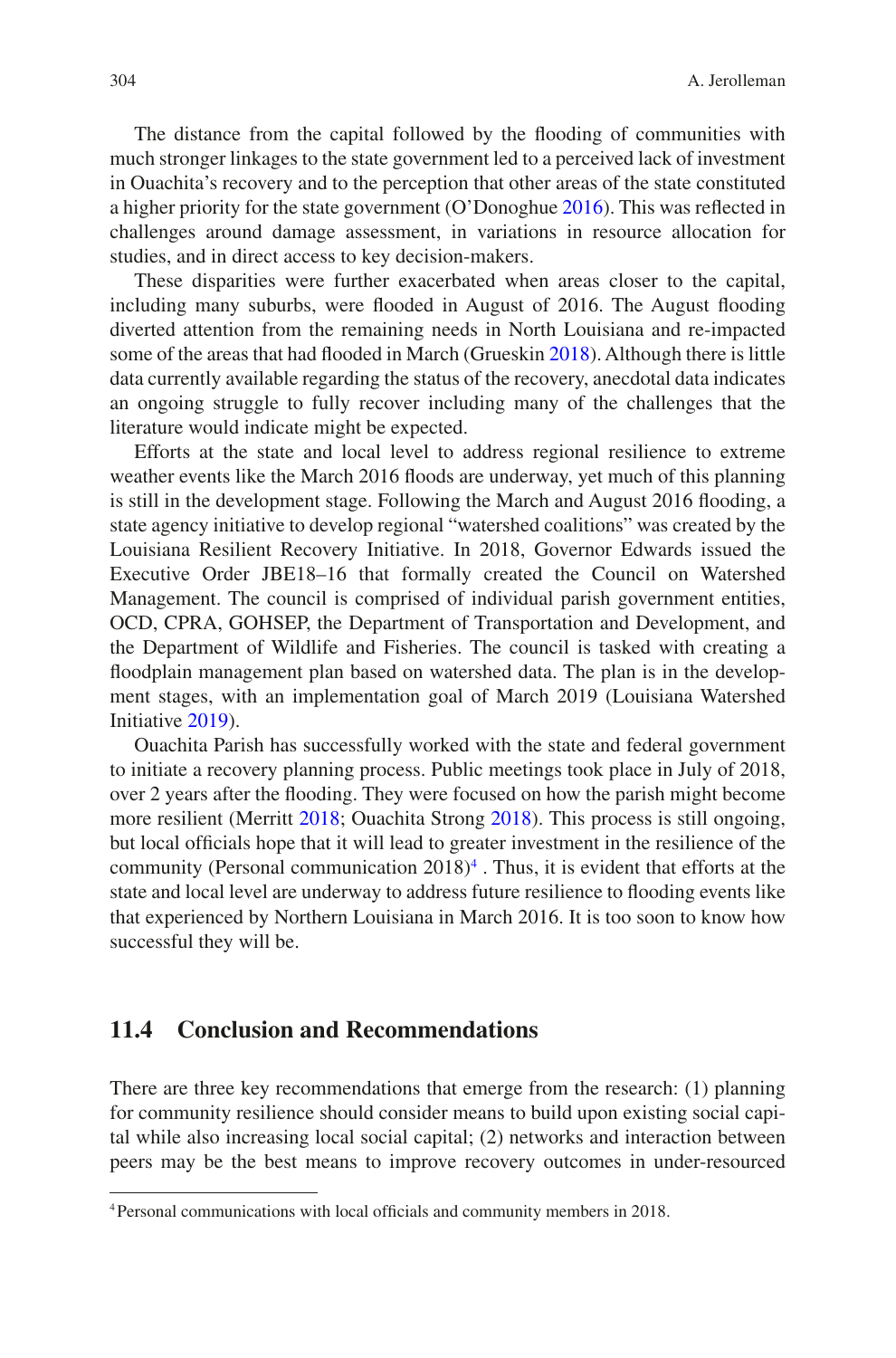communities; and (3) disaster recovery processes must take into account the differences between communities and actively strive to ensure equitable access to resources as well as equitable outcomes.

These recommendations support the increased resilience of all communities, not just rural, but they are particularly relevant to communities that have a shortage of capacity or financial resources.

### **Recommendation #1**

Both informal social capital networks and formal policy/planning channels are critical to achieving community resilience (LaLone [2012](#page-23-6)). These channels are often overlooked by traditional emergency management actors, who focus more on command and control and do not understand the contributions that arise from social capital (LaLone [2012\)](#page-23-6). Social capital can be increased through the nurturing of community relationships of reciprocity and trust (Ireni-Saban [2012](#page-23-7)). Aldrich and Meyer found that social capital can also be increased through what they termed time banking, building a history of time spent together at regular gatherings, and supported through spatial design ([2015\)](#page-22-2). In other words, it is simply creating spaces and reasons for individuals to spend time interacting with each other and building a "bank" of time spent together. It can also be built through face-to-face interactions, supportive policies, institutional support, and leadership programs. The Ouachita Strong Resilience Strategy planning process has sought to identify ways in which to foster community relationships but has also brought to the forefront several preexisting tensions.

Several key barriers to resilience can be overcome through the increasing of social capital. As Rivera and Settembrino observed, a community may face few environmental hazards but still suffer from social and economic pressures and problems that have a negative impact upon their resilience [\(2013](#page-24-18)). Key barriers to building resilience in the face of these pressures are mistrust of the government and the lack of access to resources. These barriers can be mediated through an increase in bonding and bridging social capital, as individuals foster relationships that increase their access to resources and personal connections to those within the government. Furthermore, focusing on community capacity building has been found to be more effective than focusing on reducing administrative shortcomings (Ireni-Saban [2012\)](#page-23-7). Such an approach might be tied into existing planning processes or might be accomplished through partnerships and networks.

### **Recommendation #2**

Research has shown that informal peer-to-peer and bottom-up interactions can be more effective at building resilience than formal planning processes and that these types of interactions can be crucial to the success of even formal processes (Brunner [2016\)](#page-22-18). These interactions can take place at any time and are most effective when there is a long history of network building. The resulting relationships can provide direct assistance but can also assist impacted communities with navigating the large amounts of information that are made available following a disaster. In fact, there are multiple clearinghouses purporting to provide information vital to disaster resiliency and recovery, but the filtering of that information is largely left up to the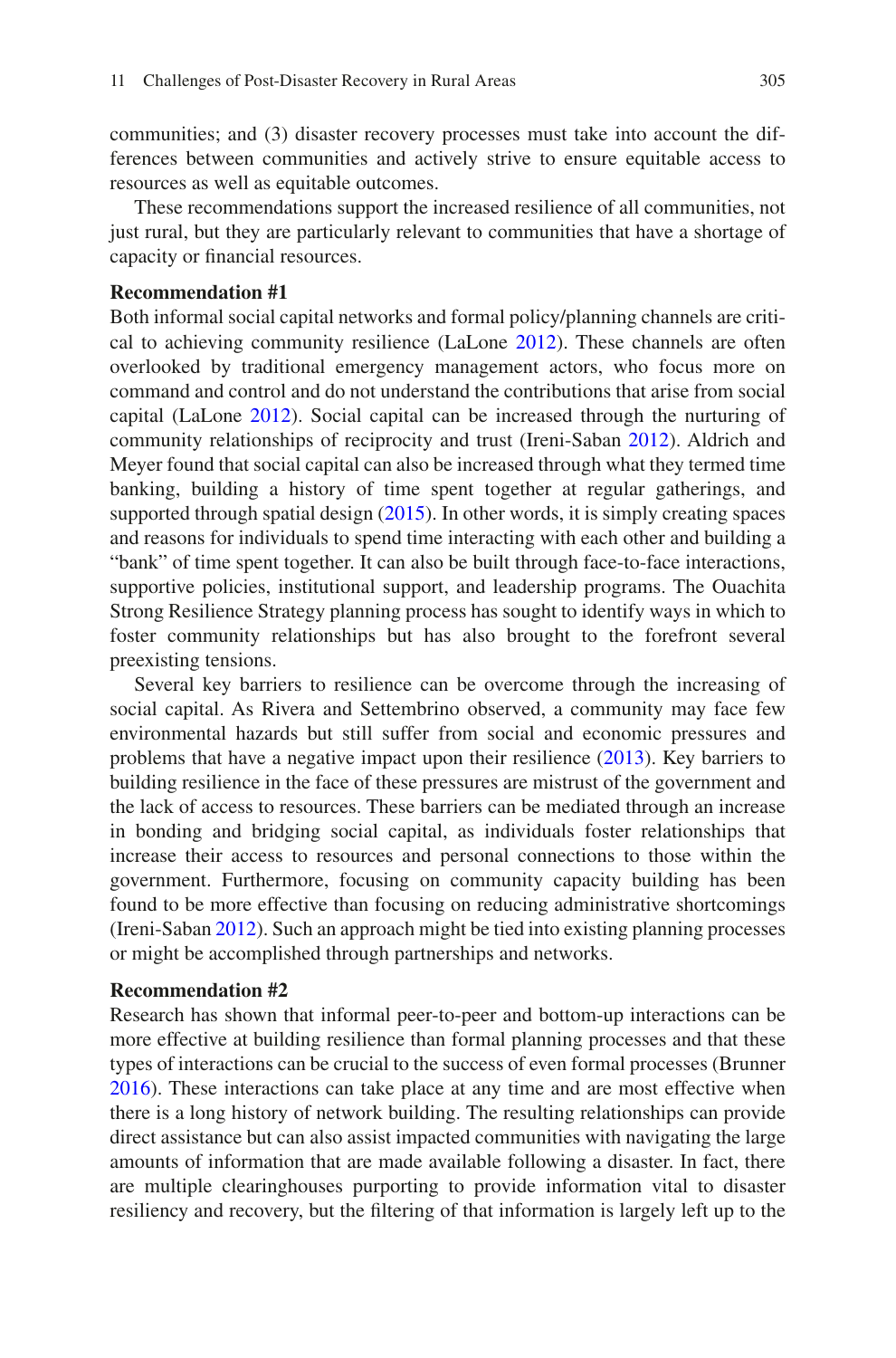users (Brunner [2016\)](#page-22-18). When that user is already operating at diminished capacity and struggling to meet basic demands, the time necessary for successful filtering is simply not available. Peers can provide a much-needed source of input regarding what resources may be most useful, as well as what the trade-offs might be for any particular resource being considered, both during planning processes and following a disaster.

This begs the question of how these types of interactions can be promoted and whether government can work to develop empathetic relationships with community members in order to facilitate collaborative actions when disaster strikes (Ireni-Saban [2012\)](#page-23-7). These types of collaborative relationships will support the creation of emergency management networks, an invaluable resource at any phase of the emergency management cycle, while also increasing social capital. A workshop in 2012, comprised of 80 practitioners in the field of climate adaptation, found that building relationships, having the right people at the table, and promoting collaboration within and across groups was the most successful at promoting the adoption of adaptation measures (Brunner and Nordgren [2016](#page-22-19)).

Additionally, the government can also make policies that show that local knowledge is valued and that focus on the community as a whole and do not just treat households and individuals as being without social context.

#### **Recommendation #3**

Whenever permissible through programmatic and regulatory mechanisms, recovery resources should be targeted towards building local capacity (Downey [2016\)](#page-22-3). These resources should also be rendered flexible and adaptable, in order to meet distinct local needs (Brunner and Nordgren [2016](#page-22-19)).

One of the key recommendations that emerges from the research is to identify the ways in which recovery processes can become better able to meet a wider range of community needs.

There are various ways in which the state government can assist local jurisdictions that are suffering from a lack of resources. One strategy, utilized after Hurricane Katrina by the state of Mississippi, is to assist local governments with borrowing money for recovery (Landy [2008\)](#page-23-4). This can help local jurisdictions to weather the immediate shortfalls and to be able to remain solvent while awaiting reimbursement. Landy goes so far as to suggest that all localities be required to have a rainy day fund but perhaps to receive assistance in creating one. Additionally, partnerships with the state government along with coordination with regional entities can help to ensure that local and regional projects do not compete against each other for similar pots of funding (Brunner and Nordgren [2016\)](#page-22-19).

One means through which differing community needs might be addressed is through additional empowerment of local FEMA representatives, allowing for greater use of bureaucratic discretion and for decisions to be made at the local level. This would require moving away from the strong oversight mentality and towards a focus on improving recovery outcomes (Landy [2008](#page-23-4)). Another means of increasing local adaptability and flexibility might be to create a version of CDBG that includes fewer requirements.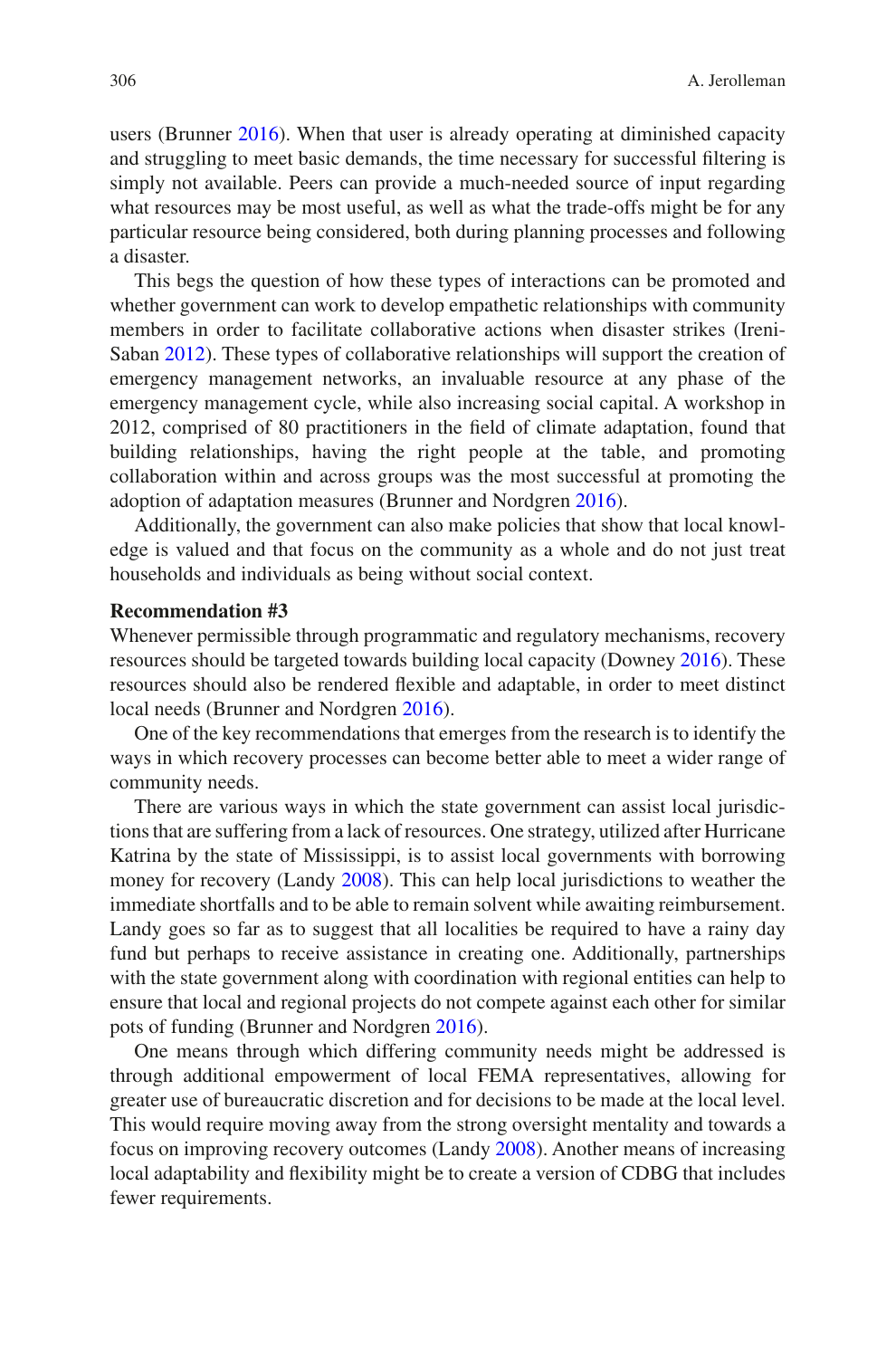# **References**

- <span id="page-22-12"></span>Aldrich, D. P. (2017). The importance of social capital in building community resilience. In W. Yan & W. Galloway (Eds.), *Rethinking resilience, adaptation and transformation in a time of change* (pp. 357–364). New York: Springer.
- <span id="page-22-2"></span>Aldrich, D. P., & Meyer, M. A. (2015). Social capital and community resilience. *American Behavioral Scientist, 59*(2), 254–269.
- <span id="page-22-9"></span>Aronoff, M., & Gunter, V. (1992). It's hard to keep a good town down: Local recovery efforts in the aftermath of toxic contamination. *Industrial Crisis Quarterly, 6*, 83–97.
- <span id="page-22-17"></span>Associated Press. (2016). North Louisiana flooding: Is this what we can expect? *The Times-Picayune.* Retrieved from [https://www.nola.com/weather/index.ssf/2016/03/](https://www.nola.com/weather/index.ssf/2016/03/north_louisiana_flooding_is_th.html) [north\\_louisiana\\_flooding\\_is\\_th.html](https://www.nola.com/weather/index.ssf/2016/03/north_louisiana_flooding_is_th.html)
- <span id="page-22-11"></span>Berke, P. R., & Campanella, T. J. (March 2006). Planning for postdisaster resiliency. *Annals AAPSS, 604*, 192–207.
- <span id="page-22-10"></span>Bolin, R., & Bolton, P. (1986). *Race, religion, and ethnicity in disaster recovery. Program on environment and behavioral science*. Boulder: University of Colorado.
- <span id="page-22-15"></span>Bowman, A. O., & Parsons, B. M. (Jan-Feb. 2013). Making connections: Performance regimes and extreme events. *Public Administration Review, 73*(1), 63–73.
- <span id="page-22-7"></span>Brody, S. D., & Gunn, J. R. (2013). Examining environmental factors contributing to community resilience along the Gulf of Mexico Coast. In N. Kapucu, C. V. Hawkins, & F. I. Rivera (Eds.), *Disaster resiliency: Interdisciplinary perspectives* (pp. 160–177). New York: Routledge.
- <span id="page-22-18"></span>Brunner, R. D. (2016). Missed opportunities: Evaluating what works. In J. Bullock, G. Haddow, K. Haddow, & D. Coppola (Eds.), *Living with climate change: How communities are surviving and thriving in a changing climate* (pp. 145–158). Boca Raton: CRC Press.
- <span id="page-22-19"></span>Brunner, R. D., & Nordgren, J. R. (2016). Climate adaptation as an evolutionary process: A white paper. In J. Bullock, G. Haddow, K. Haddow, & D. Coppola (Eds.), *Living with climate change: How communities are surviving and thriving in a changing climate* (pp. 134–144). Boca Raton: CRC Press.
- <span id="page-22-6"></span>Caruson, K., & MacManus, S. A. (2011). Gauging disaster vulnerabilities at the local level: Divergence and convergence in an "all-hazards" system. *Administration & Society, 43*(3), 346–371.
- <span id="page-22-16"></span>Choi, S. & Kim, B. (2007). Power and cognitive accuracy in local emergency management networks. Public Administration Review*,* 67, 198-209*.*
- <span id="page-22-14"></span>Col, J. (2007). Managing disasters: The role of local government. *Public Administration Review, 67*, *114*.
- <span id="page-22-1"></span>Coppola, D. P. (2016). Community risk implications. In J. Bullock, G. Haddow, K. Haddow, & D. Coppola (Eds.), *Living with climate change: How communities are surviving and thriving in a changing climate* (pp. 35–70). Boca Raton: CRC Press.
- <span id="page-22-8"></span>Cox, R. S., & Hamlen, M. (2015). Community disaster resilience and the rural resilience index. *American Behavioral Scientist, 59*(2), 220–237.
- <span id="page-22-0"></span>Cutter, S. L., Ash, K. D., & Emrich, C. T. (2016). Urban-rural differences in disaster resilience. *Annals of the American Association of Geographers, 106*(6), 1236–1252.
- <span id="page-22-5"></span>Demiroz, F., Kapucu, N., & Dodson, R. (2013). Community capacity and interorganizational networks for disaster resilience: Comparison of rural and urban counties. In N. Kapucu, C. V. Hawkins, & F. I. Rivera (Eds.), *Disaster resiliency: Interdisciplinary perspectives* (pp. 334– 354). New York: Routledge.
- <span id="page-22-4"></span>Doherty, G. W. (2004). Crisis in rural America: Critical incidents, trauma and disaster. *Traumatology, 10*(3), 145–164.
- <span id="page-22-3"></span>Downey, D. C. (2016). Disaster recovery in black and white: A comparison of New Orleans and Gulfport. *American Review of Public Administration, 46*(1), 51–74.
- <span id="page-22-13"></span>Eisinger, P. (2006). Imperfect federalism: The intergovernmental partnership for homeland security. *Public Administration Review, 66*, 537–545.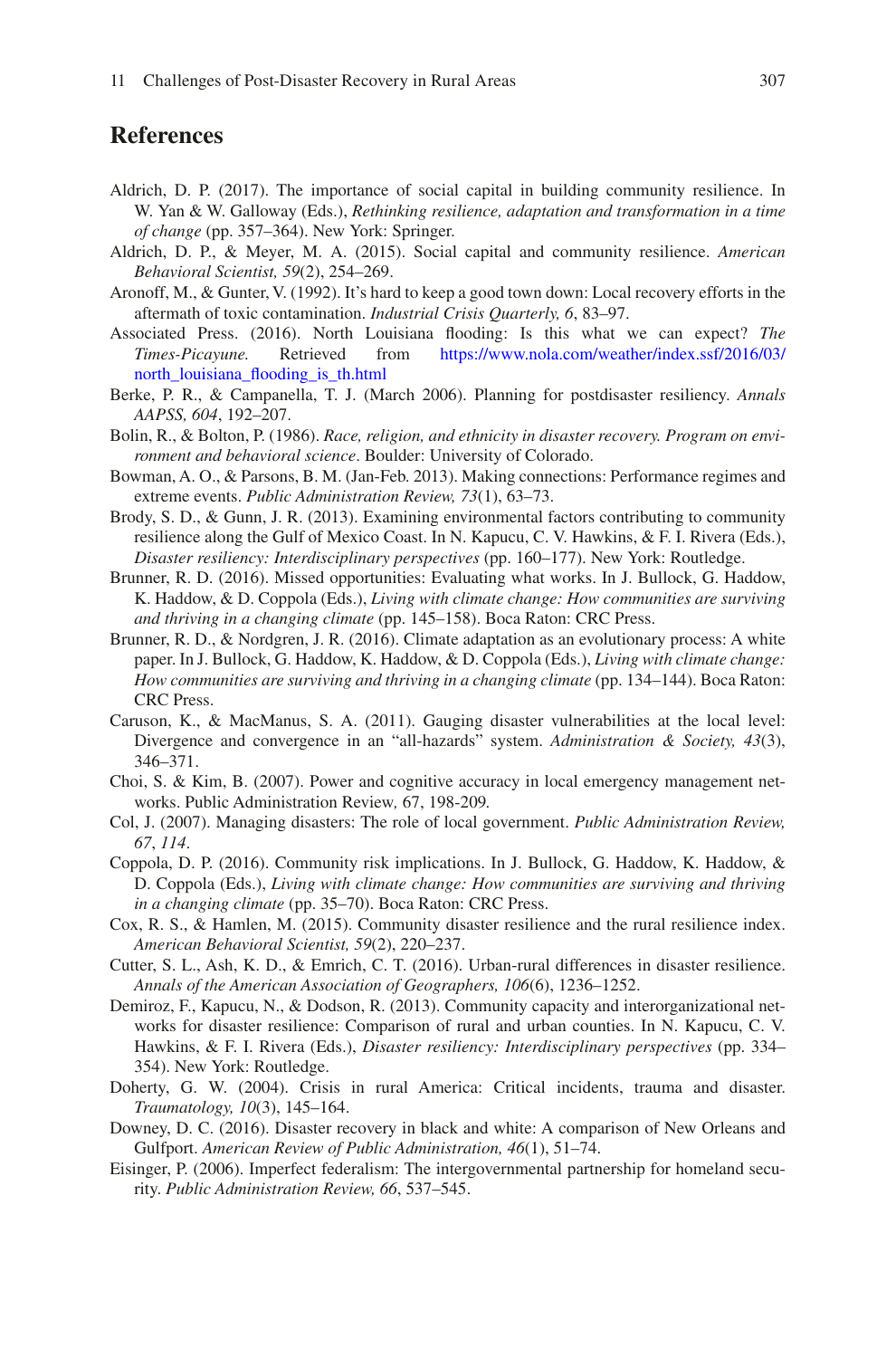- <span id="page-23-12"></span>Federal Emergency Management Agency. (2017). *After 2016's spring rains, a flood of assistance in Louisiana*. (R6-17-006). Washington, DC: FEMA.
- <span id="page-23-8"></span>Ganapati, N. E. (2012). In good company: Why social capital matters for women during disaster recovery. *Public Administration Review, 72*(3), 419–427.
- <span id="page-23-0"></span>Ganapati, N. E., Cheng, S., & Ganapati, S. (2013). Resilient rural communities: Housing recovery patterns following Hurricane Katrina. In N. Kapucu, C. V. Hawkins, & F. I. Rivera (Eds.), *Disaster resiliency: Interdisciplinary perspectives* (pp. 99–120). New York: Routledge.
- <span id="page-23-13"></span>Gautreaux, C. (2016). 2016 was a tough year for Louisiana agriculture. Delta Farm Press. Retrieved from <https://www.farmprogress.com/cotton/2016-was-tough-year-louisiana-agriculture>
- <span id="page-23-17"></span>Grueskin, C. (2018). Despite suffering two floods in 2016, some people denied assistance from Restore LA. *The Advocate*. Retrieved from [https://www.theadvocate.com/baton\\_rouge/news/](https://www.theadvocate.com/baton_rouge/news/communities/article_240fd5d2-0783-11e8-9a75-efa2d0baf96f.html) [communities/article\\_240fd5d2-0783-11e8-9a75-efa2d0baf96f.html](https://www.theadvocate.com/baton_rouge/news/communities/article_240fd5d2-0783-11e8-9a75-efa2d0baf96f.html)
- <span id="page-23-1"></span>Haddow, G. (2016a). Conclusions and recommendations. In J. Bullock, G. Haddow, K. Haddow, & D. Coppola (Eds.), *Living with climate change: How communities are surviving and thriving in a changing climate*. Boca Raton: CRC Press.
- <span id="page-23-2"></span>Haddow, K. (2016b). Learning to survive and thrive in a changed climate. In J. Bullock, G. Haddow, K. Haddow, & D. Coppola (Eds.), *Living with climate change: How communities are surviving and thriving in a changing climate* (pp. 1–34). Boca Raton: CRC Press.
- <span id="page-23-9"></span>Highfield, W. E., Peacock, W. G., & Van Zandt, S. (2014). Mitigation planning: Why hazard exposure, structural vulnerability, and social vulnerability matter. *Journal of Planning Education and Research, 34*(3), 287–300.
- <span id="page-23-5"></span>Horney, J., Nguyen, M., Salvesen, D., Dwyer, C., Cooper, J., & Berke, P. (2017). Assessing the quality of rural hazard mitigation plans in the Southeastern United States. *Journal of Planning Education and Research, 37*(1), 56–65.
- <span id="page-23-7"></span>Ireni-Saban, L. (2012). Challenging disaster administration: Toward community-based disaster resilience. *Administration & Society, 45*(6), 651–673.
- <span id="page-23-10"></span>Kusenbach, M., & Christman, G. (2013). Understanding hurricane vulnerability: Lessons from mobile home communities. In N. Kapucu, C. V. Hawkins, & F. I. Rivera (Eds.), *Disaster resiliency: Interdisciplinary perspectives* (pp. 61–83). New York: Routledge.
- <span id="page-23-6"></span>LaLone, M. B. (2012). Neighbors helping neighbors: An examination of the social capital mobilization process for community resilience to environmental disasters. *Journal of Applied Social Science, 6*(2), 209–237.
- <span id="page-23-4"></span>Landy, M. (Dec. 2008). Mega-disasters and federalism. *Public Administration Review., 68*, S186.
- <span id="page-23-11"></span>Laska, S., Peterson, K., Rodrigue, C., Cosse', T., Philippe, R., Burchett, O., & Krajeski, R. (2015). 'Layering' of natural and human caused disasters in the context of anticipated climate change disasters: The coastal Louisiana experience. In M. Companion (Ed.), *The impact of disasters on livelihoods and cultural survival: Opportunities, losses and mitigation* (pp. 225–238). Boulder: University Presses of Colorado.
- <span id="page-23-16"></span>Louisiana Economic Development. (2016). *SBA continues flood relief assistance at limited Louisiana locations*. Baton Rouge: LED. Retrieved from [https://www.opportunitylouisiana.](https://www.opportunitylouisiana.com/led-news/news-releases/news/2016/04/12/sba-continues-flood-relief-assistance-at-limited-louisiana-locations) [com/led-news/news-releases/news/2016/04/12/sba-continues-flood-relief-assistance-at](https://www.opportunitylouisiana.com/led-news/news-releases/news/2016/04/12/sba-continues-flood-relief-assistance-at-limited-louisiana-locations)[limited-louisiana-locations.](https://www.opportunitylouisiana.com/led-news/news-releases/news/2016/04/12/sba-continues-flood-relief-assistance-at-limited-louisiana-locations)
- <span id="page-23-15"></span>Louisiana Office of Community Development Disaster Recovery Unit. (2019). *January 2, 2019 thru March 31, 2019 Performance Report*. (Grant B-16-DL-22-0001). Baton Rouge: Louisiana Division of Administration.
- <span id="page-23-18"></span>Louisiana Watershed Initiative. (2019). *Managing future flood risk in Louisiana through watershed-based solutions*. Baton Rouge: Louisiana Office of the Governor.
- <span id="page-23-3"></span>May, P. J. (2013). Public risks and disaster resilience: Rethinking public and private sector roles. In N. Kapucu, C. V. Hawkins, & F. I. Rivera (Eds.), *Disaster resiliency: Interdisciplinary perspectives* (pp. 126–145). New York: Routledge.
- <span id="page-23-14"></span>McClure, O. (2016). March flooding will cost Louisiana farmers at least \$10 million. Louisiana State University Ag Center. Retrieved from [https://www.lsuagcenter.com/profiles/lbenedict/](https://www.lsuagcenter.com/profiles/lbenedict/articles/page1461012122900) [articles/page1461012122900](https://www.lsuagcenter.com/profiles/lbenedict/articles/page1461012122900)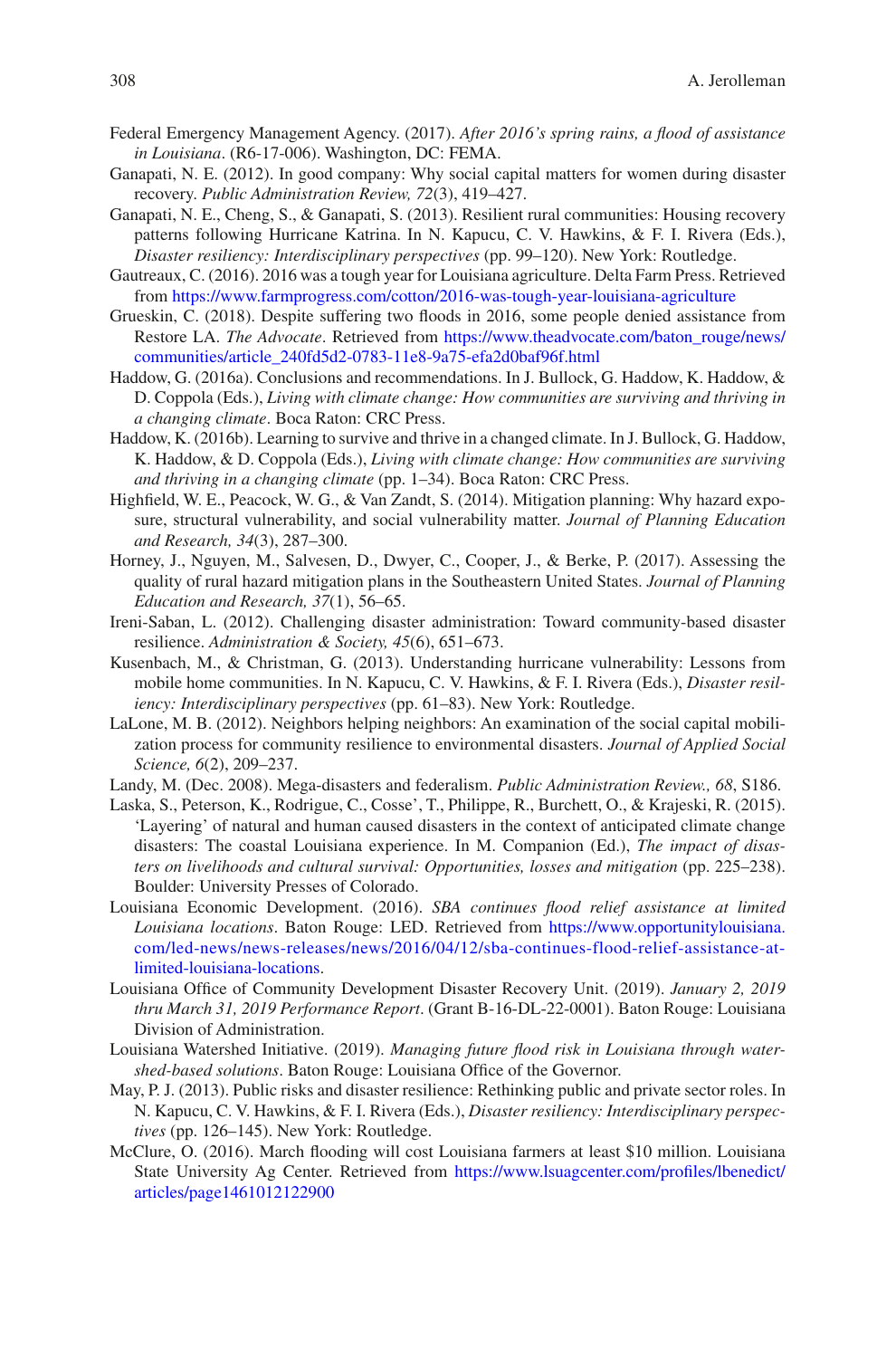- <span id="page-24-11"></span>McKinzie, A. (2017). A tale of two cities: Variations in perceptions of disaster recovery and the importance of intersectionality. *Sociology of Race and Ethnicity, 3*(4), 522–537.
- <span id="page-24-17"></span>Merritt, K. (2018). Ouachita Parish introduces strategy to help with disaster recovery. *KNOE News*. Retrieved from [https://www.knoe.com/content/news/Ouachita-Parish-introduces-strategy-to](https://www.knoe.com/content/news/Ouachita-Parish-introduces-strategy-to-help-with-disaster-recovery-483996081.html)[help-with-disaster-recovery-483996081.html](https://www.knoe.com/content/news/Ouachita-Parish-introduces-strategy-to-help-with-disaster-recovery-483996081.html)
- <span id="page-24-5"></span>Mogle, D. (2017). East Texas tornadoes case study to help rural communities prepare for and deal with disasters. Tyler Morning Telegraph. Retrieved from [https://www.cbs19.tv/article/](https://www.cbs19.tv/article/news/east-texas-tornadoes-case-study-to-help-rural-communities-prepare-for-and-deal-with-disasters/501-503997125) [news/east-texas-tornadoes-case-study-to-help-rural-communities-prepare-for-and-deal-with](https://www.cbs19.tv/article/news/east-texas-tornadoes-case-study-to-help-rural-communities-prepare-for-and-deal-with-disasters/501-503997125)[disasters/501-503997125](https://www.cbs19.tv/article/news/east-texas-tornadoes-case-study-to-help-rural-communities-prepare-for-and-deal-with-disasters/501-503997125)
- <span id="page-24-10"></span>Mohr, R., Deller, S., & Halstead, J. (2010). Alternative methods of service delivery in small and rural municipalities. *Public Administration Review, American Society of Public Administration, 70*(6), 894–905.
- <span id="page-24-16"></span>O'Donoghue, J. (2016). Feds to shoulder bigger share of Louisiana flood costs. *The Times-Picayune*. Retrieved from https://www.nola.com/politics/index.ssf/2016/09/louisiana flood [federal\\_fundin.html.](https://www.nola.com/politics/index.ssf/2016/09/louisiana_flood_federal_fundin.html)
- <span id="page-24-12"></span>Ouachita Parish. (2018). *Ouachita Strong Resiliency Strategy.* Ouachita Parish long-term recovery: Public meeting(s) RECAP.
- <span id="page-24-7"></span>Persson, T. A., & Povitkina, M. (2017). "Gimme shelter": The role of democracy and institutional quality in disaster preparedness. *Political Research Quarterly, 70*(4), 833–847.
- <span id="page-24-4"></span>Ratcliffe, M., Burd, C., Holder, K., & Fields, A. (2016). *Defining Rural at the U.S. Census Bureau*. Washington, DC: U.S. Census Bureau.
- <span id="page-24-3"></span>Rittel, H., Webber, W. J., & Melvin, M. (1973). Dilemmas in a general theory of planning. *Policy Sciences, 4*, 155–169.
- <span id="page-24-18"></span>Rivera, F. I., & Settembrino, M. R. (2013). Sociological insights on the role of social capital in disaster resilience. In N. Kapucu, C. V. Hawkins, & F. I. Rivera (Eds.), *Disaster resiliency: Interdisciplinary perspectives* (pp. 48–60). New York: Routledge.
- <span id="page-24-13"></span>Robichaud, D. (2017). Remembering the March 2016 flooding – Experts say it could happen again. *KNOE News*. Retrieved from [https://www.knoe.com/content/news/Remembering-The-](https://www.knoe.com/content/news/Remembering-The-March-2016-Flooding-Experts-Say-It-Can-Happen-Again--415737073.html)[March-2016-Flooding-Experts-Say-It-Can-Happen-Again%2D%2D415737073.html](https://www.knoe.com/content/news/Remembering-The-March-2016-Flooding-Experts-Say-It-Can-Happen-Again--415737073.html)
- <span id="page-24-8"></span>Schwab, J. (2016). Planning and climate change: Creating resilience in US communities. In J. Bullock, G. Haddow, K. Haddow, & D. Coppola (Eds.), *Living with climate change: How communities are surviving and thriving in a changing climate* (pp. 71–81). Boca Raton: CRC Press.
- <span id="page-24-1"></span>Scott, S. L., McSpirit, S., Breheny, P., & Howell, B. M. (2012). The long-term effects of a coal waste disaster on social trust in Appalachian Kentucky. *Organization & Environment, 25*(4), 402–418.
- <span id="page-24-2"></span>Skertich, R. L., Johnson, D. E. A., & Comfort, L. K. (2012). A bad time for disaster: Economic stress and disaster resilience. *Administration & Society, 45*(2), 145–166.
- <span id="page-24-0"></span>Tierney, K. (2013). Foreword. In N. Kapucu, C. V. Hawkins, & F. I. Rivera (Eds.), *Disaster resiliency: Interdisciplinary perspectives* (pp. xiii–xxvi). New York: Routledge.
- <span id="page-24-15"></span>U.S. Economic Development Administration. (2017). *Success story: Economic disaster recovery – The calm after the storm*. Washington, D.C.: U.S. EDA, Retrieved from [https://www.eda.gov/](https://www.eda.gov/news/blogs/2017/09/01/success.htm) [news/blogs/2017/09/01/success.htm](https://www.eda.gov/news/blogs/2017/09/01/success.htm).
- <span id="page-24-9"></span>United States Department of Agriculture Economic Research Service. (2017). *Rural America at a Glance*. Washington, D.C.: U.S.D.A.
- <span id="page-24-14"></span>Vagell, Q. (2016). Over 26 inches of rain triggers record flooding in the south, including the Sabine River. *[Weather.com.](http://weather.com)* Retrieved from [https://weather.com/storms/severe/news/](https://weather.com/storms/severe/news/historic-south-flooding-march-2016/) [historic-south-flooding-march-2016/](https://weather.com/storms/severe/news/historic-south-flooding-march-2016/)
- <span id="page-24-6"></span>Waugh, W. L. (2013). Management capacity and rural community resilience. In N. Kapucu, C. V. Hawkins, & F. I. Rivera (Eds.), *Disaster resiliency: Interdisciplinary perspectives* (pp. 291– 307). New York: Routledge.